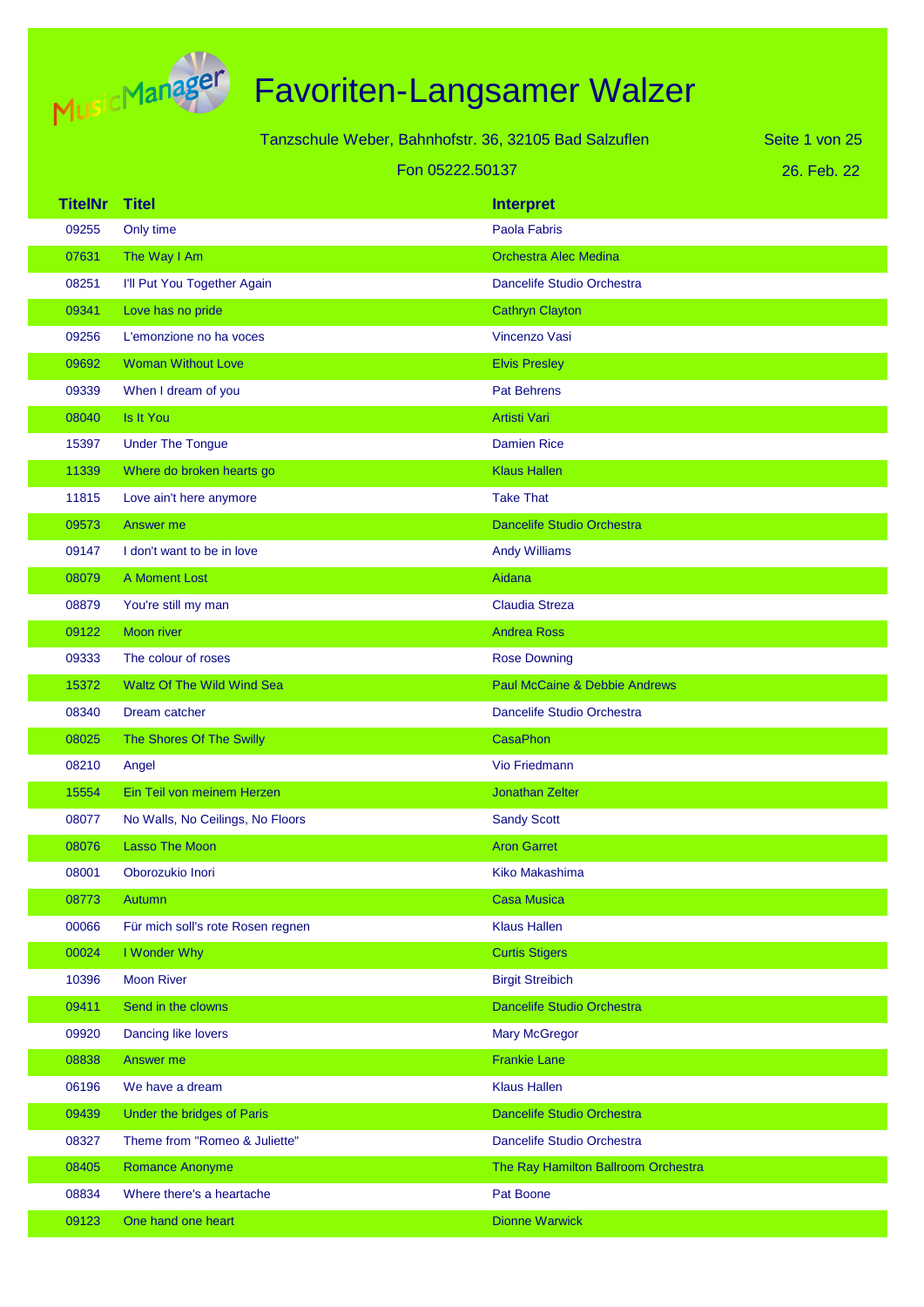

|                |                                    | Tanzschule Weber, Bahnhofstr. 36, 32105 Bad Salzuflen | Seite 2 von 25 |
|----------------|------------------------------------|-------------------------------------------------------|----------------|
|                | Fon 05222.50137                    |                                                       | 26. Feb. 22    |
| <b>TitelNr</b> | <b>Titel</b>                       | <b>Interpret</b>                                      |                |
| 08002          | All my love's loughter             | <b>Matt Richards</b>                                  |                |
| 07796          | Heavy on my heart                  | <b>Orchestra Alec Medina</b>                          |                |
| 08297          | My cup runneth over                | Dancelife Studio Orchestra                            |                |
| 09019          | Rideau                             | Cirque de Soleil                                      |                |
| 11311          | I see you                          | <b>Vio Friedmann</b>                                  |                |
| 08318          | When I need you                    | <b>Dancelife Studio Orchestra</b>                     |                |
| 08633          | <b>Green waves</b>                 | Dancelife Studio Orchestra                            |                |
| 08326          | The tip of my fingers              | <b>Dancelife Studio Orchestra</b>                     |                |
| 08880          | I still believe                    | <b>Martyn Belay</b>                                   |                |
| 08798          | <b>Garden of Graves</b>            | Rua                                                   |                |
| 08209          | Runaway                            | Vio Friedmann                                         |                |
| 11341          | <b>Greatest love of all</b>        | <b>Klaus Hallen</b>                                   |                |
| 00451          | <b>Someone Is Standing Outside</b> | <b>Dancelife Studio Orchestra</b>                     |                |
| 08461          | If I ain't got you                 | <b>Dancelife Studio Orchestra</b>                     |                |
| 09234          | What'll I do                       | Max Bygraves                                          |                |
| 09334          | Watermark                          | <b>Stefano Nanni</b>                                  |                |
| 08024          | Dawn Over The Desna                | verschiedene Interpreten                              |                |
| 09330          | The L-train                        | <b>Stefano Nanni</b>                                  |                |
| 08831          | The grove of eucalyptus            | <b>Ishtar</b>                                         |                |
| 08874          | Forever we will be in love         | <b>Ray Farnsworth</b>                                 |                |
| 08883          | Vanishing                          | <b>Tori Wellington</b>                                |                |
| 08840          | Try to remember                    | <b>Bobby Darin</b>                                    |                |
| 08463          | If I were a painting               | Dancelife Studio Orchestra                            |                |
| 11338          | When you believe                   | <b>Klaus Hallen</b>                                   |                |
| 08882          | <b>Truly</b>                       | E.A. Pfifer                                           |                |
| 09332          | If I were a painting               | Aldo Capiccihioni                                     |                |
| 08881          | I saw a light                      | Lori Spee                                             |                |
| 15348          | Song Of The Seahorse               | Paola                                                 |                |
| 07707          | Play the game of love              | Dancelife Studio Orchestra                            |                |
| 15406          | Dreaming My Dreams With You        | <b>Colleen Hewett</b>                                 |                |
| 09571          | Come away with me                  | Dancelife Studio Orchestra                            |                |
| 11340          | I will always love you             | <b>Klaus Hallen</b>                                   |                |
| 08877          | Never let me go                    | <b>Susie Vilapane</b>                                 |                |
| 10668          | <b>Fascination</b>                 | <b>Al Martino</b>                                     |                |
| 07770          | What to doo                        | Prandi's Dance Orchestra                              |                |
| 08023          | When You're Alone SW 29            | CasaPhon                                              |                |
| 07641          | Vorrei volare                      | <b>Blue Angels</b>                                    |                |
| 07642          | My friend                          | <b>Blue Angels</b>                                    |                |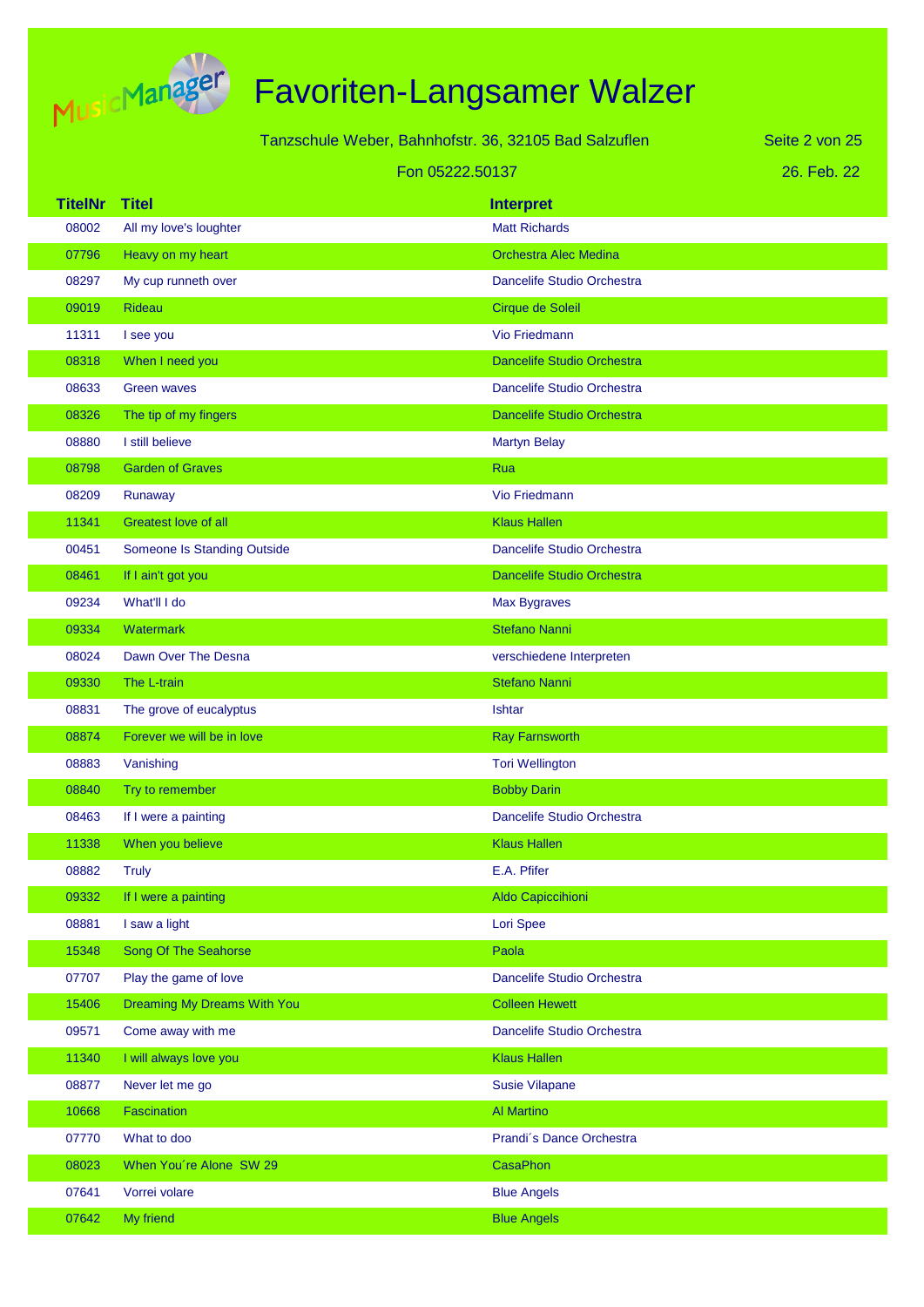

|                |                            | Tanzschule Weber, Bahnhofstr. 36, 32105 Bad Salzuflen | Seite 3 von 25                                            |
|----------------|----------------------------|-------------------------------------------------------|-----------------------------------------------------------|
|                |                            | Fon 05222.50137                                       | 26. Feb. 22                                               |
| <b>TitelNr</b> | <b>Titel</b>               | <b>Interpret</b>                                      |                                                           |
| 08003          | Searching for the past     | Gianni Pavesi                                         |                                                           |
| 11342          | You're still my man        | <b>Klaus Hallen</b>                                   |                                                           |
| 08477          | Open arms                  |                                                       | Dancelife Studio Orchestra                                |
| 09338          | <b>Rilassamento</b>        | Gianni Pavesi                                         |                                                           |
| 08317          | Cavatina                   |                                                       | Dancelife Studio Orchestra                                |
| 08566          | <b>True love</b>           | <b>Hugo Strasser</b>                                  |                                                           |
| 08490          | I went to your wedding     |                                                       | Dancelife Studio Orchestra                                |
| 08478          | <b>Bygone days</b>         |                                                       | <b>Dancelife Studio Orchestra</b>                         |
| 09146          | Break up to make up        | <b>Johnny Mathis</b>                                  |                                                           |
| 08060          | Deja de llorar             | Jose <sup>'</sup> Luis Cesarano                       |                                                           |
| 09125          | Cavatina                   |                                                       | Geoff Love & His Orchestra                                |
| 07806          | If I were a painting       |                                                       | <b>Dancelife Studio Orchestra</b>                         |
| 08876          | Stuck on you               | <b>Orchestra Alec Medina</b>                          |                                                           |
| 09438          | Charade                    |                                                       | <b>Dancelife Studio Orchestra</b>                         |
| 11343          | Run to you                 | <b>Klaus Hallen</b>                                   |                                                           |
| 08605          | If ever I see you again    | <b>Siri Havering</b>                                  |                                                           |
| 07694          | Tonight                    |                                                       | Dancelife Studio Orchestra                                |
| 07805          | <b>Adiemus</b>             |                                                       | <b>Dancelife Studio Orchestra</b>                         |
| 08462          | <b>Sweet heart tree</b>    |                                                       | Dancelife Studio Orchestra                                |
| 10601          | <b>Fascination</b>         |                                                       | Alfred Hausse Orchestra, Tony Anderson Ballroom Orchestra |
| 09572          | <b>Green waves</b>         |                                                       | Dancelife Studio Orchestra                                |
| 08634          | Cavatina                   |                                                       | <b>Dancelife Studio Orchestra</b>                         |
| 08061          | The Nightingale's Song     | <b>Cailin Gaelach</b>                                 |                                                           |
| 07706          | What 'II I do              |                                                       | Dancelife Studio Orchestra                                |
| 08325          | Theme fron "The Papillion" |                                                       | Dancelife Studio Orchestra                                |
| 09142          | Goodnight                  | <b>Kenny Logan</b>                                    |                                                           |
| 08116          | Take the "A" Train         | <b>Josephine Bradley</b>                              |                                                           |
| 09423          | Charade                    |                                                       | <b>Dancelife Studio Orchestra</b>                         |
| 09917          | Amore e musica             | <b>Russell Watson</b>                                 |                                                           |
| 09141          | Weeping willows, cattails  | <b>Jane Olivor</b>                                    |                                                           |
| 10599          | Are you lonesome tonight   |                                                       | Alfred Hausse Orchestra, Tony Anderson Ballroom Orchestra |
| 08837          | The sweetheart tree        | <b>Bobby Darin</b>                                    |                                                           |
| 07797          | Esta Ausencia              | Orchestra Alec Medina                                 |                                                           |
| 09021          | <b>Perfect Day</b>         | <b>Miriam Stockley</b>                                |                                                           |
| 08770          | <b>Blue roses</b>          | <b>Casa Musica</b>                                    |                                                           |
| 09424          | <b>Happy heart</b>         |                                                       | Dancelife Studio Orchestra                                |
| 08476          | Sweet melody               |                                                       | Dancelife Studio Orchestra                                |
| 07883          | All the way home           | <b>Peter Douglas</b>                                  |                                                           |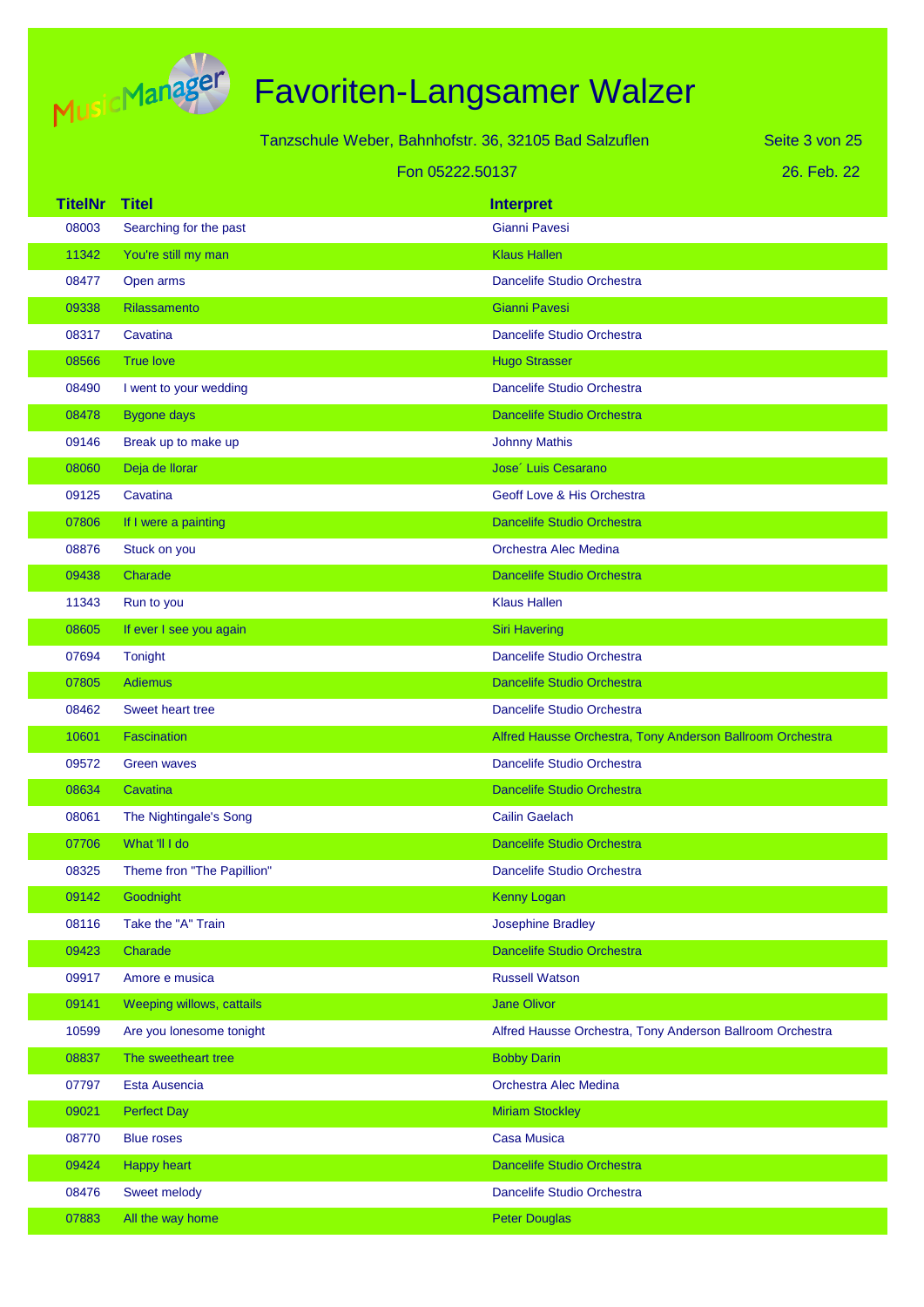

|                |                               | Tanzschule Weber, Bahnhofstr. 36, 32105 Bad Salzuflen |                                              | Seite 4 von 25 |
|----------------|-------------------------------|-------------------------------------------------------|----------------------------------------------|----------------|
|                | Fon 05222.50137               |                                                       | 26. Feb. 22                                  |                |
| <b>TitelNr</b> | <b>Titel</b>                  |                                                       | <b>Interpret</b>                             |                |
| 09139          | Someone who cares             |                                                       | Perry Como                                   |                |
| 07903          | <b>Wednesday Child</b>        |                                                       | <b>Casa Musica</b>                           |                |
| 08062          | Lost in the Darkness          |                                                       | David Wildhorn                               |                |
| 07882          | Hace mucho mucho tiempo       |                                                       | <b>Casa Musica</b>                           |                |
| 07662          | Cavatina                      |                                                       | Dancelife Studio Orchestra                   |                |
| 08796          | Hushabye Mountain             |                                                       | <b>Scott Dreier</b>                          |                |
| 08832          | Cailin Na Gruaige Baine       |                                                       | Aoife Ni Fhearraigh                          |                |
| 09336          | Canzone di Marinella          |                                                       | Paradou Orchestra                            |                |
| 08341          | Apasionata                    |                                                       | Dancelife Studio Orchestra                   |                |
| 08058          | Windsong                      |                                                       | Setona Kasheba & Oumou Soumah Regional Choir |                |
| 08769          | <b>Distant melody</b>         |                                                       | <b>Casa Musica</b>                           |                |
| 08791          | <b>Dolore Caro</b>            |                                                       | <b>Guiseppe A Campo</b>                      |                |
| 00502          | You light up my life          |                                                       | Dancelife Studio Orchestra                   |                |
| 09140          | Somebody loves you            |                                                       | <b>Eddy Arnold</b>                           |                |
| 09148          | Crazy world                   |                                                       | Mancini's Pops Orchestra                     |                |
| 09137          | Let me so love                |                                                       | <b>Ed Ames</b>                               |                |
| 08298          | Papillion                     |                                                       | Dancelife Studio Orchestra                   |                |
| 09337          | With one look                 |                                                       | <b>Paola Fabris</b>                          |                |
| 08039          | Theme From "Sunshine"         |                                                       | <b>CasaPhon</b>                              |                |
| 08339          | Oh, mio babbino caro          |                                                       | <b>Dancelife Studio Orchestra</b>            |                |
| 08631          | You light up my life          |                                                       | Dancelife Studio Orchestra                   |                |
| 08198          | Contagous                     |                                                       | <b>Dancelife Studio Orchestra</b>            |                |
| 08839          | <b>Tina's Waltz</b>           |                                                       | 101 Strings Orchestra                        |                |
| 09409          | Eversong                      |                                                       | Dancelife Studio Orchestra                   |                |
| 09890          | Be happy                      |                                                       | <b>Carl Nelke Company</b>                    |                |
| 01735          | Can You Feel The Love Tonight |                                                       | <b>Klaus Hallen</b>                          |                |
| 08792          | <b>Clancy's Theme</b>         |                                                       | <b>Bruce Rowland</b>                         |                |
| 15265          | <b>Cup Of Coffee</b>          |                                                       | Nina Bäumchen                                |                |
| 09335          | Dream away                    |                                                       | <b>Peter Douglas</b>                         |                |
| 04373          | <b>Waltzing Mathilda</b>      |                                                       | <b>Klaus Hallen</b>                          |                |
| 08833          | Sympathy, Tenderness          |                                                       | <b>Brenda Holbrook</b>                       |                |
| 07904          | Theme from 'The Thornbirds'   |                                                       | <b>Casa Musica</b>                           |                |
| 12425          | You light up my life          |                                                       | <b>Debby Boone</b>                           |                |
| 08078          | Aspenglow                     |                                                       | <b>John Oakley</b>                           |                |
| 09119          | A Daisy in December           |                                                       | McLauley & Horan                             |                |
| 08119          | Cuddle up a Little Closer     |                                                       | <b>Josephine Bradley</b>                     |                |
| 08771          | Alone                         |                                                       | <b>Casa Musica</b>                           |                |
| 08836          | Pandora's smile               |                                                       | 101 Strings Orchestra                        |                |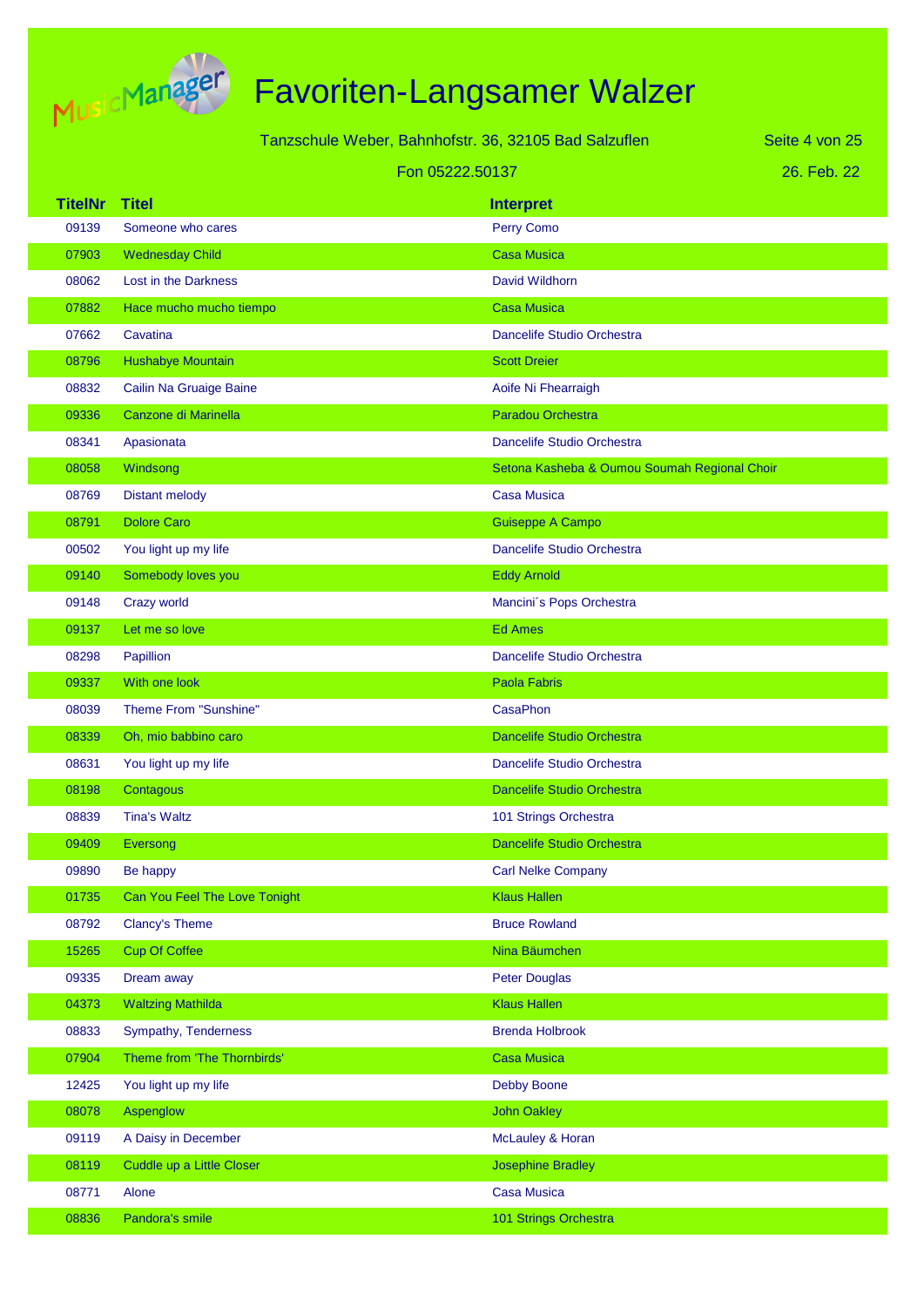

|                |                                     | Tanzschule Weber, Bahnhofstr. 36, 32105 Bad Salzuflen | Seite 5 von 25 |
|----------------|-------------------------------------|-------------------------------------------------------|----------------|
|                |                                     | Fon 05222.50137                                       | 26. Feb. 22    |
| <b>TitelNr</b> | <b>Titel</b>                        | <b>Interpret</b>                                      |                |
| 13670          | <b>Almost Persuaded</b>             | <b>David Houston</b>                                  |                |
| 05956          | <b>Amazing grace</b>                | Markus Schöffl                                        |                |
| 10353          | May each day                        | <b>Andy Williams</b>                                  |                |
| 08412          | The last waltz                      | The Ray Hamilton Ballroom Orchestra                   |                |
| 08725          | The last waltz                      | The Power Pack Orchestra                              |                |
| 09022          | <b>Fields of fortune</b>            | <b>Secret Garden</b>                                  |                |
| 01424          | I Know Him So Well                  | <b>Klaus Hallen</b>                                   |                |
| 04167          | I'm Your Angel                      | Caren Faust, Peter Bauchwitz & Klaus Hallen           |                |
| 06215          | First day of my live                | Orchestra Alec Medina                                 |                |
| 08117          | <b>Torpedo Junction</b>             | <b>Josephine Bradley</b>                              |                |
| 02518          | I'm your angel                      | <b>Marcus Döring</b>                                  |                |
| 08799          | <b>Surrender</b>                    | <b>Jane Monheit</b>                                   |                |
| 08875          | Di sole e d'azzurro                 | Francesca Lotà                                        |                |
| 08878          | Funny, familiar, forgotten feelings | <b>Brian Evans</b>                                    |                |
| 08004          | Baby close your eyes                | <b>Linda Sampson</b>                                  |                |
| 13647          | Fountain                            | Sara Lov                                              |                |
| 07640          | Way of love                         | <b>Blue Angels</b>                                    |                |
| 09331          | One more walk around the garden     | Lykke Anholm                                          |                |
| 15414          | Through the Dark                    | <b>KT Tunstall</b>                                    |                |
| 06466          | Everything I own                    | <b>Klaus Hallen</b>                                   |                |
| 13644          | Caught In A Shadow                  | <b>Kriemhild</b>                                      |                |
| 09410          | The girl with the sun in her hair   | Dancelife Studio Orchestra                            |                |
| 04173          | <b>Weekend In New England</b>       | Peter Bauchwitz & Tanzorchester Klaus Hallen          |                |
| 08841          | Vito's waltz                        | 101 Strings Orchestra                                 |                |
| 00959          | <b>Streets Of London</b>            | <b>Klaus Hallen</b>                                   |                |
| 14594          | <b>Bridge Of Light</b>              | <b>Orchestra Alec Medina</b>                          |                |
| 08830          | If I were a painting                | <b>Clinton Gregory</b>                                |                |
| 15263          | <b>Princess</b>                     | <b>Anne Becker</b>                                    |                |
| 13768          | Love Ain't Here Anymore             | <b>Take That</b>                                      |                |
| 09914          | <b>Annie's Song</b>                 | Geoff Love & His Orchestra                            |                |
| 13648          | If I Were A Painting                | <b>Kenny Rogers</b>                                   |                |
| 10231          | <b>Rainbow connection</b>           | <b>Ross Mitchell</b>                                  |                |
| 07494          | Sam                                 | Markus Schöffl                                        |                |
| 07535          | When you believe                    | <b>Klaus Hallen</b>                                   |                |
| 15267          | <b>Richtung Nord</b>                | Nina Bäumchen                                         |                |
| 04116          | <b>Once You Had Gold</b>            | <b>Premium Standard</b>                               |                |
| 07386          | I belong to you                     | <b>Klaus Hallen</b>                                   |                |
| 15307          | Cantando Voy                        | <b>Oscar Benito</b>                                   |                |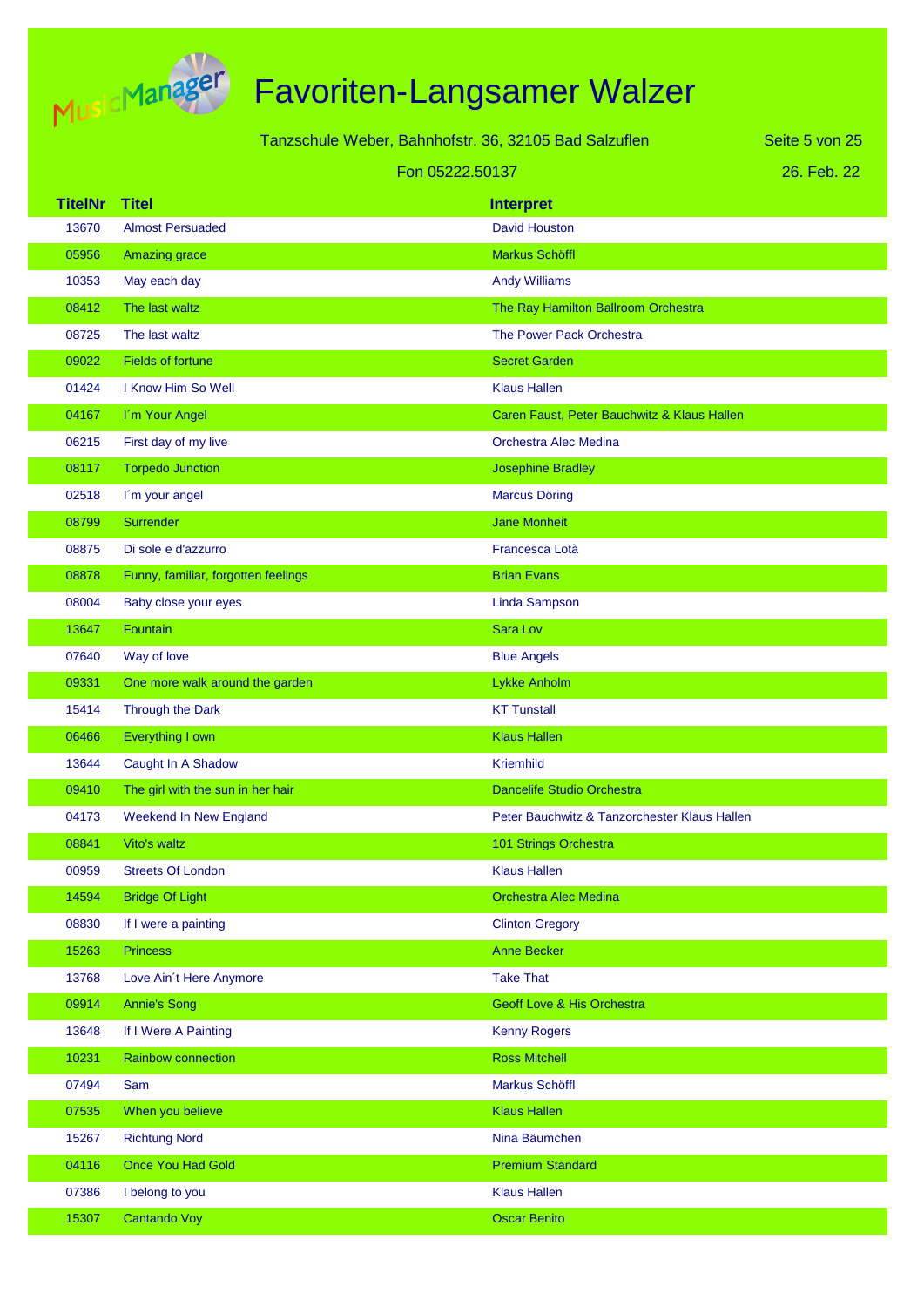

|                | Tanzschule Weber, Bahnhofstr. 36, 32105 Bad Salzuflen |                                              | Seite 6 von 25 |
|----------------|-------------------------------------------------------|----------------------------------------------|----------------|
|                | Fon 05222.50137                                       |                                              | 26. Feb. 22    |
| <b>TitelNr</b> | <b>Titel</b>                                          | <b>Interpret</b>                             |                |
| 08022          | Ilia's Theme                                          | CasaPhon                                     |                |
| 07638          | lo si caro                                            | <b>Blue Angels</b>                           |                |
| 15306          | <b>These Words</b>                                    | <b>Bretta Cline &amp; Jonathan Eicker</b>    |                |
| 05474          | <b>Earth Song</b>                                     | <b>Klaus Hallen</b>                          |                |
| 09916          | Jerusalem Jerusalem                                   | <b>James Last Orchester</b>                  |                |
| 15409          | Still me                                              | Erkan Aki                                    |                |
| 08717          | Lara's Theme/Moon River/The Green Leaves of Summer    | The Power Pack Orchestra                     |                |
| 15471          | <b>Flying</b>                                         | <b>Valzer Lento</b>                          |                |
| 04166          | <b>Gotham City</b>                                    | Edward Reekers & Tanzorchester Klaus Hallen  |                |
| 15269          | <b>Home Call</b>                                      | A.Louis Kruin                                |                |
| 00240          | Candle In The Wind                                    | <b>Klaus Hallen</b>                          |                |
| 00242          | <b>Gotham City</b>                                    | <b>Klaus Hallen</b>                          |                |
| 14530          | How Long Will I Love You                              | Orchestra Alec Medina                        |                |
| 15309          | <b>Nobody Listening</b>                               | <b>Anne Becker</b>                           |                |
| 13671          | If Drinkin' Don't Kill Me                             | George Jones                                 |                |
| 15282          | <b>Felicidades En Vals</b>                            | <b>Oscar Benito</b>                          |                |
| 14531          | Into The Blue                                         | Orchestra Alec Medina                        |                |
| 06197          | <b>Just once</b>                                      | Markus Schöffl                               |                |
| 00708          | I Know Him So Well                                    | <b>Klaus Hallen</b>                          |                |
| 05939          | <b>Gotham City</b>                                    | <b>Markus Schöffl</b>                        |                |
| 06226          | Three times a Lady                                    | Pepe Lienhard Orchestra                      |                |
| 05803          | Chi Mai                                               | Victor Silvester Jnr. & Andy Ross Orchestras |                |
| 08471          | The magic of love                                     | Dancelife Studio Orchestra                   |                |
| 14672          | My Immortal                                           | <b>Vio Friedmann</b>                         |                |
| 04711          | Ich tanze mit dir in den Himmel hinein                | <b>Max Raabe</b>                             |                |
| 15385          | Dance My Dreams                                       | <b>Debbie Andrews</b>                        |                |
| 05023          | When I Dream Of You                                   | Rias Dance Orchestra & Strings               |                |
| 15408          | <b>Dreams Are More Precious</b>                       | Enya                                         |                |
| 00438          | <b>Nocturne</b>                                       | Dancelife Studio Orchestra                   |                |
| 15381          | The Fools Who Dream                                   | <b>Shuen Lee</b>                             |                |
| 05021          | <b>Dreamcatcher</b>                                   | Rias Dance Orchestra & Strings               |                |
| 04164          | <b>When You Believe</b>                               | Caren Faust & Tanzorchester Klaus Hallen     |                |
| 05923          | Don't close your eyes                                 | pro media musik gmbh                         |                |
| 14546          | 7 Years                                               | <b>Tanzorchester Klaus Hallen</b>            |                |
| 13639          | Gone                                                  | Dana Winner                                  |                |
| 07410          | Wie könnt ich von Dir gehen                           | Markus Schöffl                               |                |
| 15183          | <b>Colours Of Hope</b>                                | Karen König                                  |                |
| 15184          | <b>Scented Light</b>                                  | <b>Liaison Classique</b>                     |                |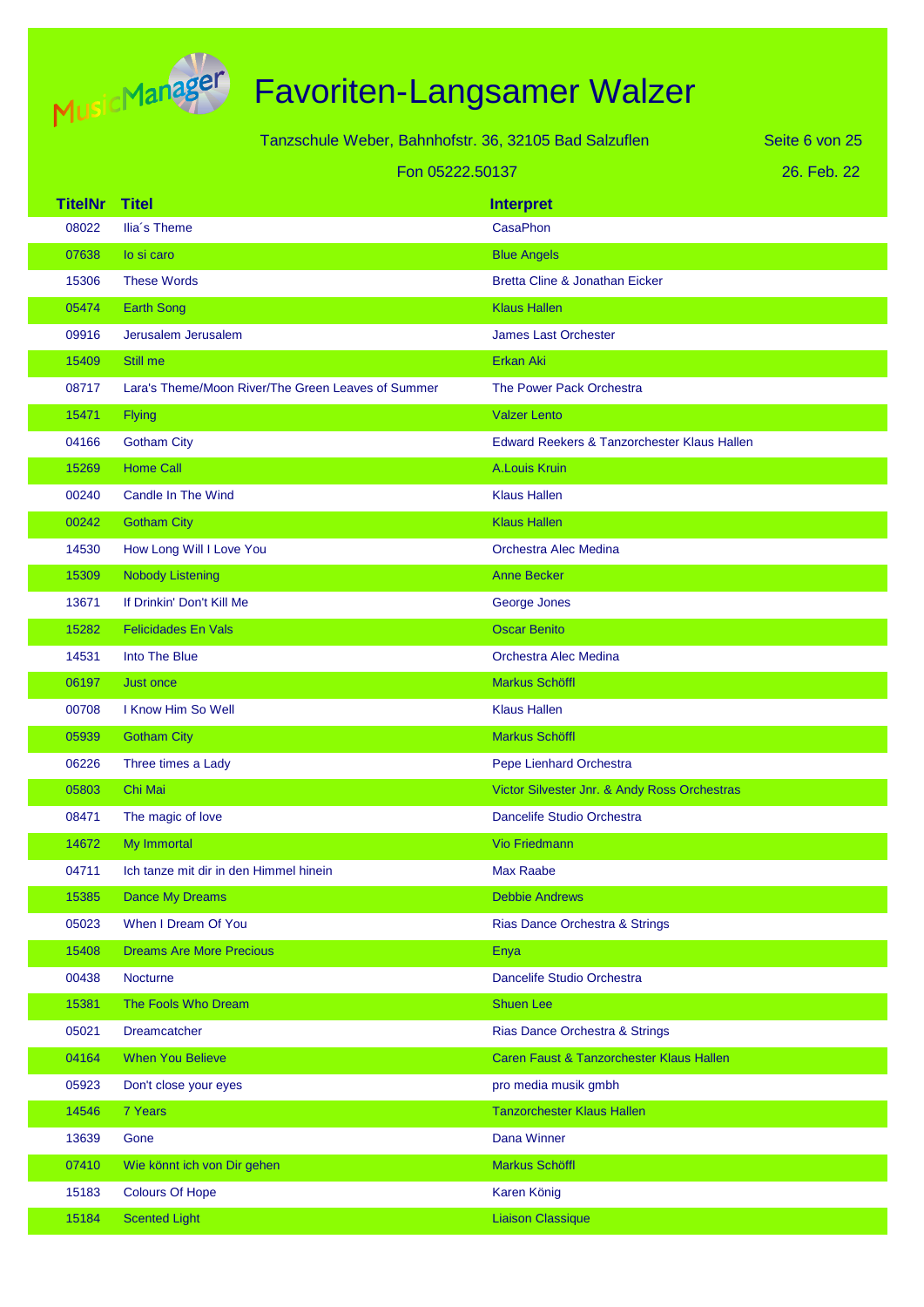

|                |                                 | Tanzschule Weber, Bahnhofstr. 36, 32105 Bad Salzuflen | Seite 7 von 25 |
|----------------|---------------------------------|-------------------------------------------------------|----------------|
|                |                                 | Fon 05222.50137                                       | 26. Feb. 22    |
| <b>TitelNr</b> | <b>Titel</b>                    | <b>Interpret</b>                                      |                |
| 15286          | <b>Still Remember</b>           | <b>Jonathan Eicker</b>                                |                |
| 10350          | Charade                         | <b>Andy Williams</b>                                  |                |
| 05552          | From Sarah with love            | Casa Musica                                           |                |
| 04426          | Some People's Live              | Prandi's Dance Orchestra                              |                |
| 07411          | Wonderful world                 | Markus Schöffl                                        |                |
| 00831          | Try to remember                 | <b>Vio Friedmann</b>                                  |                |
| 06055          | Higher than the mountain        | <b>Jack Jersey</b>                                    |                |
| 05944          | Three times a lady              | Markus Schöffl                                        |                |
| 05589          | You light up my fire            | <b>Matt Monroe</b>                                    |                |
| 07506          | <b>Truly</b>                    | Markus Schöffl                                        |                |
| 06468          | I believe                       | <b>Klaus Hallen</b>                                   |                |
| 09023          | When he spoke my name           | Petra Berger                                          |                |
| 09222          | Let the rest of the world go by | <b>Max Bygraves</b>                                   |                |
| 14643          | <b>Push Forward</b>             | Orquesta Alec Medina                                  |                |
| 08632          | Come away with me               | Dancelife Studio Orchestra                            |                |
| 15304          | <b>Another Day</b>              | Stefan Rozyczka                                       |                |
| 02246          | Sun and Moon                    | <b>Dance Unlimited</b>                                |                |
| 06214          | I belong to you                 | <b>Orchestra Alec Medina</b>                          |                |
| 13236          | Jesse                           | <b>Klaus Hallen</b>                                   |                |
| 15383          | <b>Fare Thee Well</b>           | <b>Ashley Davis</b>                                   |                |
| 14611          | <b>Try</b>                      | <b>Orchestra Alec Medina</b>                          |                |
| 14627          | Sugar                           | <b>Tanzorchester Klaus Hallen</b>                     |                |
| 07507          | I can't live a day without you  | Markus Schöffl                                        |                |
| 00004          | Are you lonesome tonight        | Klaus Hallen und Rio                                  |                |
| 01977          | Love ain't here anymore         | Dancelife Studio Orchestra                            |                |
| 08793          | The Force                       | John Kelly & Maite Itoix                              |                |
| 04241          | Recuerdos De Alhambra           | <b>Casa Musica</b>                                    |                |
| 00629          | <b>Conquest of paradise</b>     | <b>Klaus Hallen</b>                                   |                |
| 04171          | You were my Story               | Keith Miller & Tanzorchester Klaus Hallen             |                |
| 13438          | I Believe I Can Fly             | <b>Tanzorchester Klaus Hallen</b>                     |                |
| 06180          | All in love is fair             | Joe Bourne                                            |                |
| 06052          | The tip of my fingers           | Des O' Connor                                         |                |
| 05391          | Piu che puoi                    | pro media musik gmbh                                  |                |
| 15273          | <b>Thanking The Rain</b>        | <b>Anne Becker</b>                                    |                |
| 15299          | Penny From The Past             | The Heath Twin Orchestra                              |                |
| 09274          | Too perfect                     | <b>Orchestra Alec Medina</b>                          |                |
| 03092          | When Two Worlds Collide         | <b>Jim Reeves</b>                                     |                |
| 02517          | When you believe                | <b>Marcus Döring</b>                                  |                |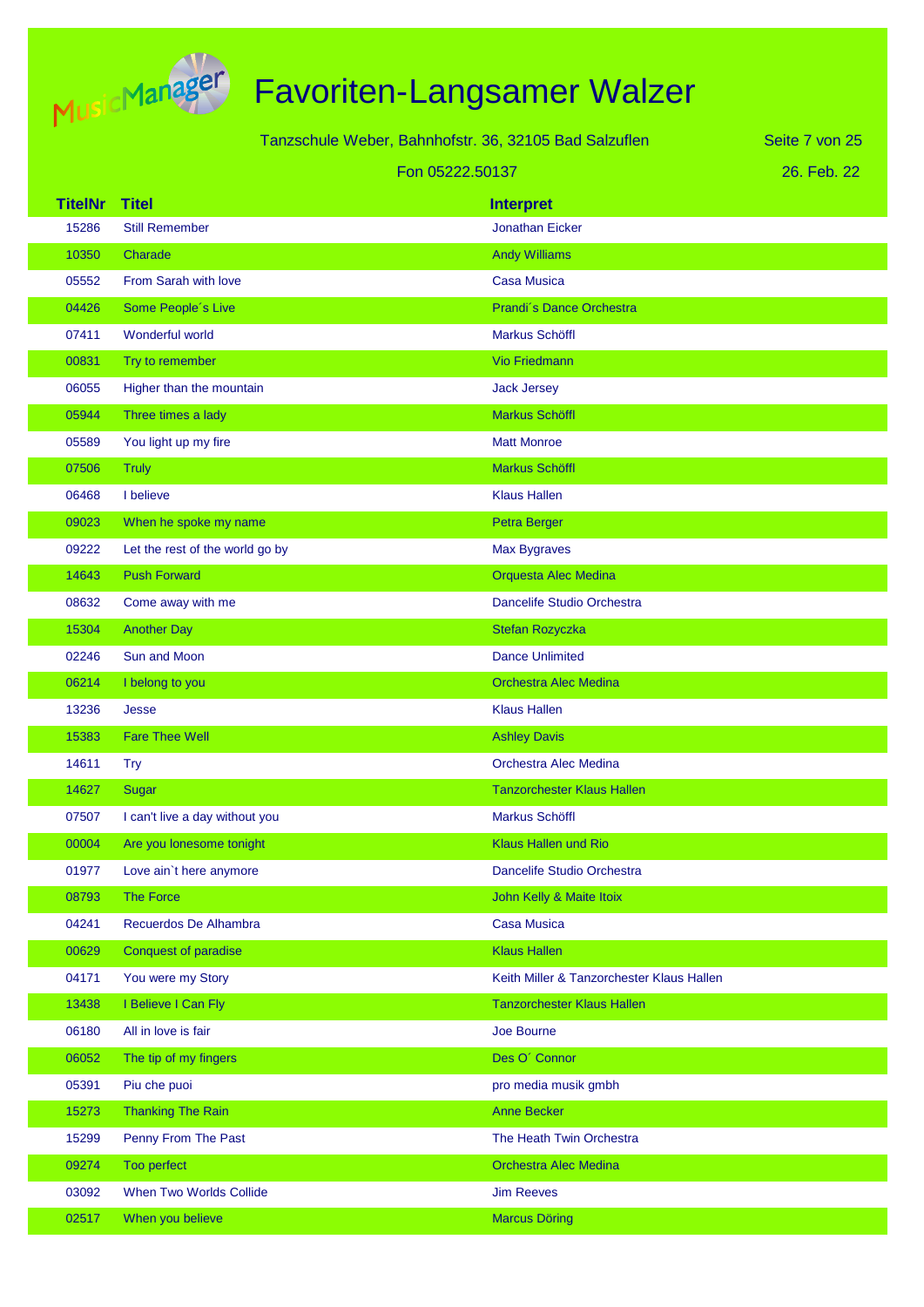

|                 | Tanzschule Weber, Bahnhofstr. 36, 32105 Bad Salzuflen |                                                   | Seite 8 von 25 |
|-----------------|-------------------------------------------------------|---------------------------------------------------|----------------|
| Fon 05222.50137 |                                                       |                                                   | 26. Feb. 22    |
| <b>TitelNr</b>  | <b>Titel</b>                                          | <b>Interpret</b>                                  |                |
| 01810           | <b>Good Old Days</b>                                  | <b>Casa Musica</b>                                |                |
| 03129           | Three Times A Lady                                    | L. Richie                                         |                |
| 04546           | L'emozione non ha voce                                | Prandi's Dance Orchestra                          |                |
| 04039           | The Magic Of Love                                     | <b>Dancelife Studio Orchestra</b>                 |                |
| 02495           | When I fall in love                                   | Vio Friedmann                                     |                |
| 06554           | Don't leave tonight                                   | <b>Bobby Setter Band</b>                          |                |
| 09886           | Don't leave tonight                                   | <b>Carl Nelke Company</b>                         |                |
| 03224           | Der Walzer des Sommers                                | Alexandra                                         |                |
| 03749           | <b>The Mind</b>                                       | <b>Oscar Harris</b>                               |                |
| 00366           | The fair is moving on                                 | <b>Klaus Hallen</b>                               |                |
| 05517           | <b>Believe in miracles</b>                            | Alma Nieto & Alex Brouwers                        |                |
| 00543           | <b>Weekend in New England</b>                         | <b>Klaus Hallen</b>                               |                |
| 00365           | <b>Just Pretend</b>                                   | <b>Klaus Hallen</b>                               |                |
| 08606           | Anymore                                               | <b>Brad Morley</b>                                |                |
| 07639           | Il tempo di moi                                       | <b>Blue Angels</b>                                |                |
| 04169           | <b>Goodbye To Love</b>                                | Gaby Goldberg & Tanzorchester Klaus Hallen        |                |
| 13353           | <b>Marian</b>                                         | <b>Klaus Hallen Tanzorchester</b>                 |                |
| 05276           | If You Don't Know Me By Now                           | <b>Klaus Hallen</b>                               |                |
| 03009           | When I Need You                                       | Dancelife Studio Orchestra                        |                |
| 13641           | Day By Day                                            | Janis lan                                         |                |
| 00943           | Serenade to Spring                                    | <b>Klaus Hallen</b>                               |                |
| 13237           | Somewhere in Time                                     | <b>Klaus Hallen</b>                               |                |
| 01069           | Your song                                             | <b>Klaus Hallen</b>                               |                |
| 04168           | <b>Candle In The Wind</b>                             | Alexander Westermann & Tanzorchester Klaus Hallen |                |
| 15375           | The Stem, The Thorn And The Rose                      | <b>Abbie Mansfield</b>                            |                |
| 06465           | Without you                                           | <b>Klaus Hallen</b>                               |                |
| 00273           | Jessie                                                | Dancelife Studio Orchestra                        |                |
| 12148           | Für mich soll es rote Rosen regnen                    | <b>Hildegard Knef</b>                             |                |
| 03228           | <b>Diane</b>                                          | <b>Ken Turner</b>                                 |                |
| 05622           | <b>Stronger every minute</b>                          | <b>Klaus Hallen</b>                               |                |
| 01978           | Your'e still loved                                    | Dancelife Studio Orchestra                        |                |
| 00830           | Leningrad                                             | Vio Friedmann                                     |                |
| 03949           | <b>Visions</b>                                        | unbekannter Interpret                             |                |
| 00475           | Close every door/Joseph                               | <b>Klaus Hallen</b>                               |                |
| 00614           | I Believe I can Fly                                   | <b>Klaus Hallen</b>                               |                |
| 06469           | You were my story                                     | <b>Klaus Hallen</b>                               |                |
| 06471           | I can see                                             | <b>Klaus Hallen</b>                               |                |
| 00944           | Requerdos De Alhambra                                 | <b>Klaus Hallen</b>                               |                |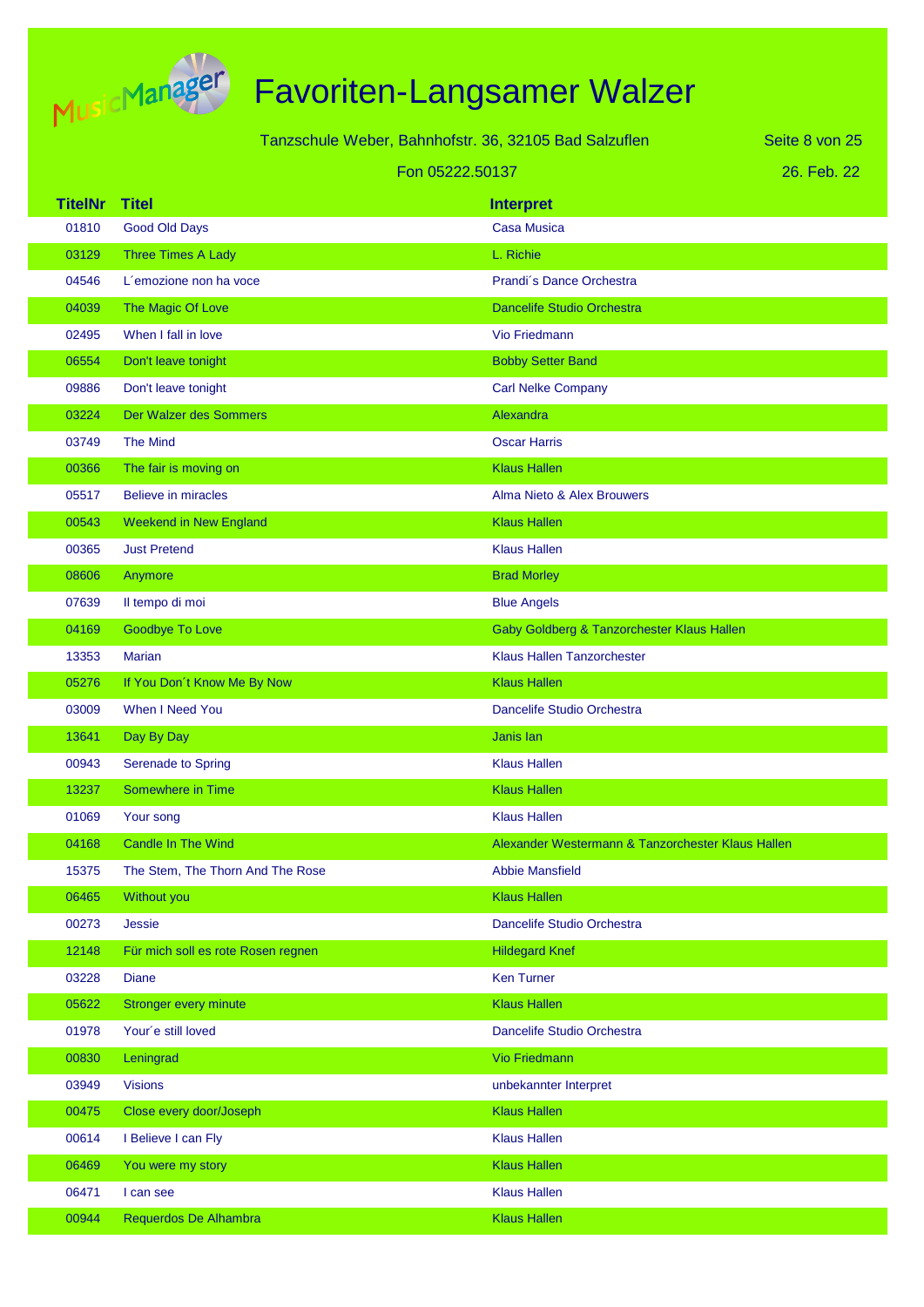

|                |                              | Tanzschule Weber, Bahnhofstr. 36, 32105 Bad Salzuflen | Seite 9 von 25 |
|----------------|------------------------------|-------------------------------------------------------|----------------|
|                | Fon 05222.50137              |                                                       | 26. Feb. 22    |
| <b>TitelNr</b> | <b>Titel</b>                 | <b>Interpret</b>                                      |                |
| 05394          | Adesso tu                    | pro media musik gmbh                                  |                |
| 00795          | Amazin' Grace                | <b>Werner Tauber</b>                                  |                |
| 02637          | I Wonder Why                 | Dancelife Studio Orchestra                            |                |
| 13640          | <b>Walk With Me</b>          | Robin Spielberg, Jennifer Langham                     |                |
| 02845          | Sam                          | Farrar / Marvin / Black                               |                |
| 07371          | Falling in love again        | <b>Bryan Ferry</b>                                    |                |
| 00643          | Body and soul                | <b>Klaus Hallen</b>                                   |                |
| 06415          | My old paint                 | <b>Klaus Hallen</b>                                   |                |
| 01639          | If You Don't Know Me By Now  | <b>Harold Melvin &amp; The Blue Notes</b>             |                |
| 06529          | <b>Moon River</b>            | Henry Manchini                                        |                |
| 01015          | Moving on                    | Placido Domingo as Goya                               |                |
| 04058          | <b>Autumn Winds</b>          | <b>Autumn Winds</b>                                   |                |
| 04747          | Mr. Lonely                   | <b>Klaus Hallen</b>                                   |                |
| 06467          | <b>Barnitzfah Boy</b>        | <b>Klaus Hallen</b>                                   |                |
| 15384          | <b>Bells</b>                 | <b>Carmen Cuesta</b>                                  |                |
| 00958          | <b>Only Love</b>             | <b>Klaus Hallen</b>                                   |                |
| 07141          | I wonder why                 | <b>Curtis Stigers</b>                                 |                |
| 07466          | Fascination                  | <b>Nat King Cole</b>                                  |                |
| 04040          | Greensleeves                 | Dancelife Studio Orchestra                            |                |
| 02597          | <b>Still Crazy</b>           | <b>Dancelife Studio Orchestra</b>                     |                |
| 03441          | <b>Speak Softly Love</b>     | Tommy Sanderson And His Orchestra                     |                |
| 03921          | <b>Written In The Stars</b>  | <b>Vio Friedmann</b>                                  |                |
| 15185          | <b>Seulement Pour Toi</b>    | <b>The Medaillons</b>                                 |                |
| 15271          | <b>Forrest Waltz</b>         | Bretta Cline & Sandra Blake-Lange                     |                |
| 03222          | There Goes My Everything     | Engelbert                                             |                |
| 07567          | Unbelievable                 | <b>Orchestra Alec Medina</b>                          |                |
| 14657          | Wednesday's Child            | Peter Douglas                                         |                |
| 14626          | <b>Real Love</b>             | <b>Tanzorchester Klaus Hallen</b>                     |                |
| 02496          | Immortality                  | Vio Friedmann                                         |                |
| 01763          | I can't wait the time        | Markus Schöffl                                        |                |
| 15133          | Like the Piano               | <b>Tanzorchester Klaus Hallen</b>                     |                |
| 15187          | Elderberry                   | <b>The Medaillons</b>                                 |                |
| 04251          | Love Theme From Romeo&Juliet | <b>Casa Musica</b>                                    |                |
| 01030          | Heaven is for heros          | <b>Jay Seever</b>                                     |                |
| 03515          | Sandy's Song                 | Dancelife Studio Orchestra                            |                |
| 13113          | If You Don't Know Me By Now  | Andreas Kümmert                                       |                |
| 04838          | With you I'm born again      | <b>Ross Mitchell</b>                                  |                |
| 04163          | I Need You                   | <b>Kiko Masbaum</b>                                   |                |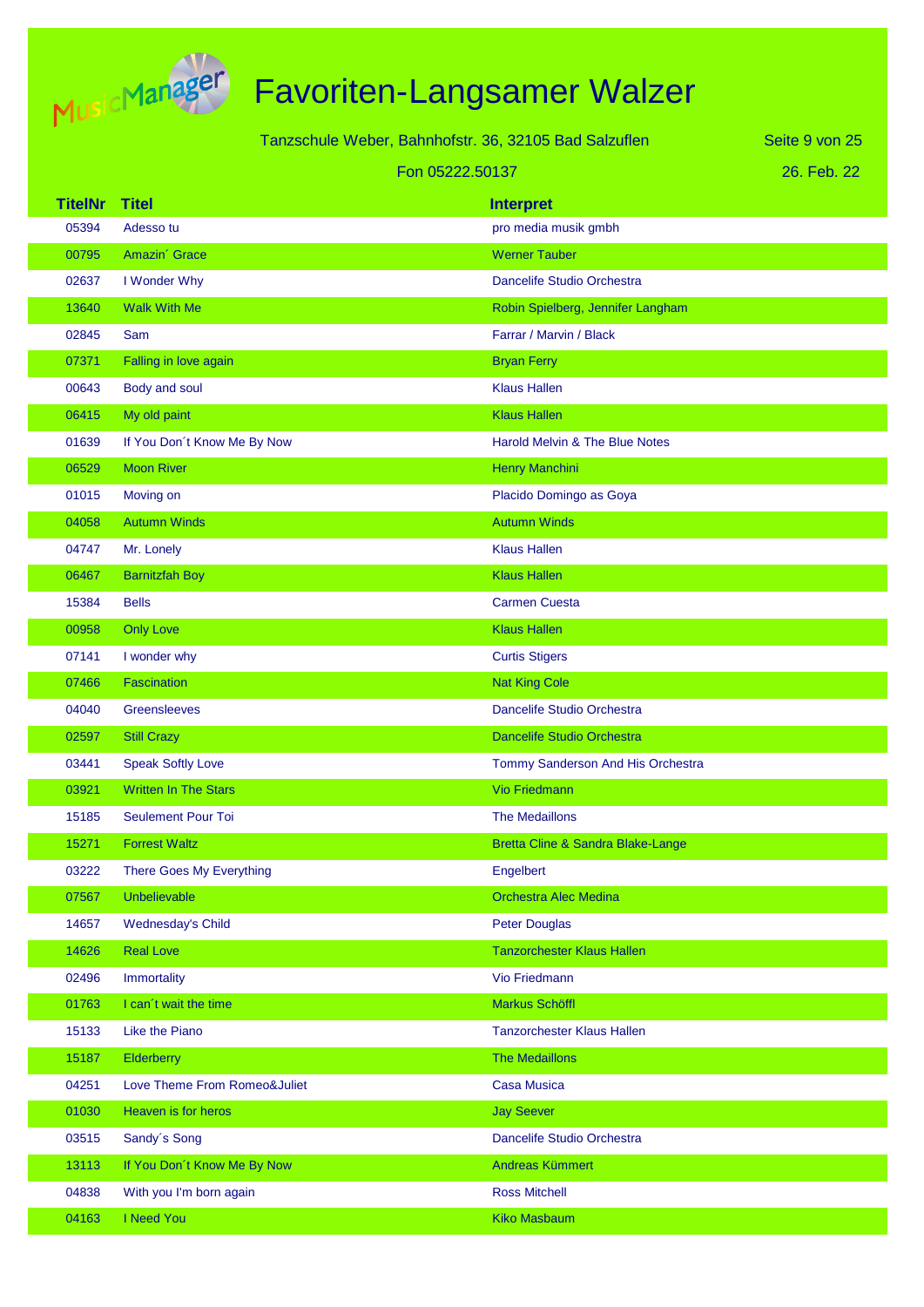

| Tanzschule Weber, Bahnhofstr. 36, 32105 Bad Salzuflen |  |
|-------------------------------------------------------|--|
| Fon 05222.50137                                       |  |

26. Feb. 22 Seite 10 von 25

| <b>TitelNr</b> | <b>Titel</b>                                   | <b>Interpret</b>                            |
|----------------|------------------------------------------------|---------------------------------------------|
| 04576          | <b>Morning Has Broken</b>                      | <b>Werner Tauber</b>                        |
| 01118          | You Don't Bring Me Flowers                     | <b>Klaus Hallen</b>                         |
| 08562          | Arabella                                       | Max Greger und sein Tanzorchester           |
| 05020          | <b>Bygone Days</b>                             | <b>Rias Dance Orchestra &amp; Strings</b>   |
| 05179          | Can Somebody Tell Me Who I AM                  | <b>Arno Kolenbrander</b>                    |
| 04746          | The greatest love affair                       | <b>Klaus Hallen</b>                         |
| 01809          | Somewhere In New England                       | <b>Casa Musica</b>                          |
| 01103          | <b>Belfast</b>                                 | <b>Vio Friedmann</b>                        |
| 02071          | <b>Broke Away</b>                              | <b>Vio Friedmann</b>                        |
| 04362          | Fly Me To The Moon                             | Paul Kuhn                                   |
| 05848          | Somewhere in time                              | <b>Klaus Hallen</b>                         |
| 13642          | A Daisy In December                            | Mick Mcauley, Winifred Horan                |
| 04244          | <b>Moon River</b>                              | <b>Casa Musica</b>                          |
| 05573          | Come away with me                              | <b>Casa Musica</b>                          |
| 03093          | I Missed Me                                    | <b>Jim Reeves</b>                           |
| 00739          | <b>Close Enough</b>                            | <b>Klaus Hallen</b>                         |
| 01405          | <b>Put Your Dreams Away</b>                    | <b>Klaus Hallen</b>                         |
| 04174          | <b>Close Every Door</b>                        | Edward Reekers & Tanzorchester Klaus Hallen |
| 07173          | Moving on                                      | Seiko Matshuda                              |
| 04177          | <b>Million Years</b>                           | Keith Miller & Tanzorchester Klaus Hallen   |
| 04178          | Für mich soll's rote Rosen regnen              | Gaby Goldberg & Tanzorchester Klaus Hallen  |
| 04218          | <b>Hey You</b>                                 | <b>Klaus Hallen</b>                         |
| 15262          | Risanamento                                    | The Heath Twin Orchestra                    |
| 01895          | <b>Good Old Days</b>                           | May-Records                                 |
| 03556          | When I Need You                                | <b>Swinging World</b>                       |
| 01903          | Somewhere In New England                       | May-Records                                 |
| 04249          | When Forever Has Gone                          | <b>Casa Musica</b>                          |
| 03920          | <b>The Prayer</b>                              | Vio Friedmann                               |
| 00709          | <b>Stay</b>                                    | <b>Klaus Hallen</b>                         |
| 04831          | My way                                         | Elisir della Danza                          |
| 00067          | Ich bin von Kopf bis Fuß auf Liebe eingestellt | <b>Klaus Hallen</b>                         |
| 00119          | Mull of Kintyre / Morning has broken           | Max Greger jr. & SDR Big Band               |
| 05361          | If tomorrow never comes                        | pro media musik gmbh                        |
| 00241          | I Don't Want To                                | <b>Klaus Hallen</b>                         |
| 00544          | Try to rembember                               | <b>Klaus Hallen</b>                         |
| 03302          | A Fine Romance                                 | <b>Sunset Dance Orchestra</b>               |
| 03319          | lf                                             | <b>Paul Kuhn Quintett</b>                   |
| 04836          | Cavatina                                       | <b>Ross Mitchell</b>                        |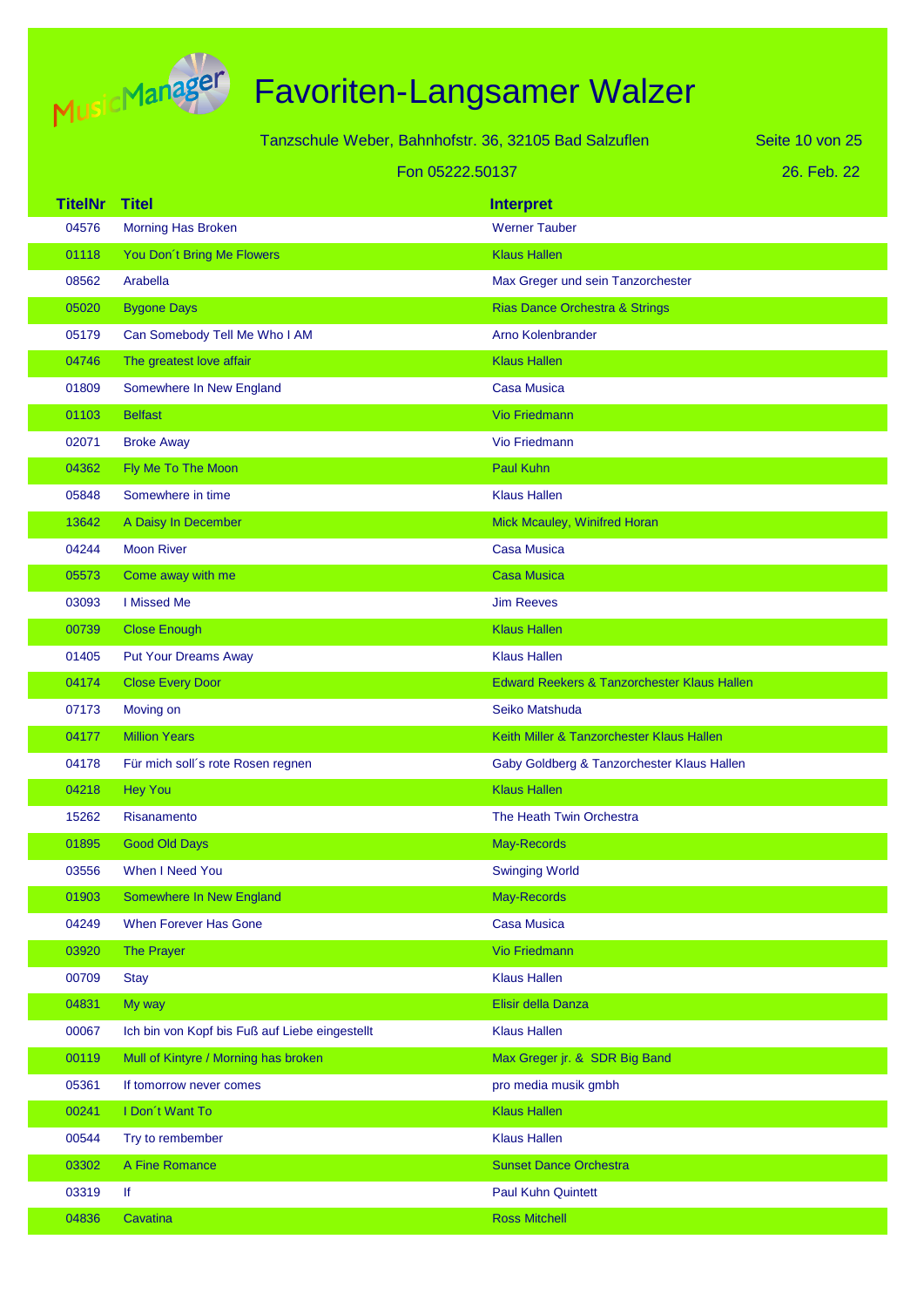

| Tanzschule Weber, Bahnhofstr. 36, 32105 Bad Salzuflen<br>Seite 11 von 25 |                                     |                                              |             |
|--------------------------------------------------------------------------|-------------------------------------|----------------------------------------------|-------------|
|                                                                          | Fon 05222.50137                     |                                              | 26. Feb. 22 |
| <b>TitelNr</b>                                                           | <b>Titel</b>                        | <b>Interpret</b>                             |             |
| 05277                                                                    | Smoke Gets In Your Eyes             | <b>Klaus Hallen</b>                          |             |
| 00769                                                                    | I've Been Waiting For You           | <b>Klaus Hallen</b>                          |             |
| 02844                                                                    | When I need you                     | Hammond/Sayer                                |             |
| 05464                                                                    | Runaway                             | <b>Vio Friedmann</b>                         |             |
| 04024                                                                    | <b>Losing Your Love</b>             | <b>Jim Reeves</b>                            |             |
| 04789                                                                    | I wonder why                        | <b>Ross Mitchell</b>                         |             |
| 07495                                                                    | When I need you                     | Markus Schöffl                               |             |
| 04425                                                                    | Atmosphere                          | Prandi's Dance Orchestra                     |             |
| 07468                                                                    | Hello memory                        | Al Martino                                   |             |
| 05393                                                                    | Amarti èl'immenso per me            | pro media musik gmbh                         |             |
| 07260                                                                    | Too young                           | Prandi's Dance Orchestra                     |             |
| 03140                                                                    | My Foolish Heart                    | <b>Ross Mitchell</b>                         |             |
| 06745                                                                    | <b>Tonight</b>                      | <b>Barbara Mandrell</b>                      |             |
| 07355                                                                    | <b>Hurt</b>                         | <b>Orchestra Alec Medina</b>                 |             |
| 03091                                                                    | He'll have To Go                    | <b>Jim Reeves</b>                            |             |
| 07387                                                                    | Run to you                          | <b>Klaus Hallen</b>                          |             |
| 03514                                                                    | With A Pen In Hand                  | Dancelife Studio Orchestra                   |             |
| 02609                                                                    | I Need You                          | <b>Klaus Hallen</b>                          |             |
| 01649                                                                    | See The Day                         | Dee C. Lee                                   |             |
| 02072                                                                    | Some People's Lives                 | <b>Vio Friedmann</b>                         |             |
| 06265                                                                    | Your song                           | <b>Klaus Hallen</b>                          |             |
| 00476                                                                    | Crazy World/Victor & Victoria       | <b>Klaus Hallen</b>                          |             |
| 02964                                                                    | If ever i see you again             | <b>Klaus Hallen</b>                          |             |
| 06276                                                                    | The girl that I marry               | Johnny Howard Orchestra falsch               |             |
| 05085                                                                    | You Complete Me                     | Vio Friedmann                                |             |
| 04165                                                                    | I don't want to                     | Caren Faust & Tanzorchester Klaus Hallen     |             |
| 05178                                                                    | Piu Che Puoi                        | giovanni Caminita & Linda Snoei              |             |
| 01450                                                                    | I Believe                           | <b>Klaus Hallen</b>                          |             |
| 04162                                                                    | Mr. Lonely                          | Caren Faust & Tanzorchester Klaus Hallen     |             |
| 04172                                                                    | <b>Put Your Drams Away</b>          | Peter Douglas & Tanzorchester Klaus Hallen   |             |
| 00315                                                                    | <b>Adiemus</b>                      | <b>Klaus Hallen</b>                          |             |
| 06492                                                                    | <b>Theme from Mahogany</b>          | Joe Bourne                                   |             |
| 04237                                                                    | The Sun, The Sea And The Sky        | <b>Casa Musica</b>                           |             |
| 05805                                                                    | <b>Diane</b>                        | Victor Silvester Jnr. & Andy Ross Orchestras |             |
| 03796                                                                    | Poéme                               | <b>Werner Tauber</b>                         |             |
| 06305                                                                    | You're still loved                  | <b>Lavine Hudson</b>                         |             |
| 04248                                                                    | In Other Words (Fly Me To The Moon) | <b>Casa Musica</b>                           |             |
| 03318                                                                    | <b>Try To Remember</b>              | <b>Paul Kuhn Quintett</b>                    |             |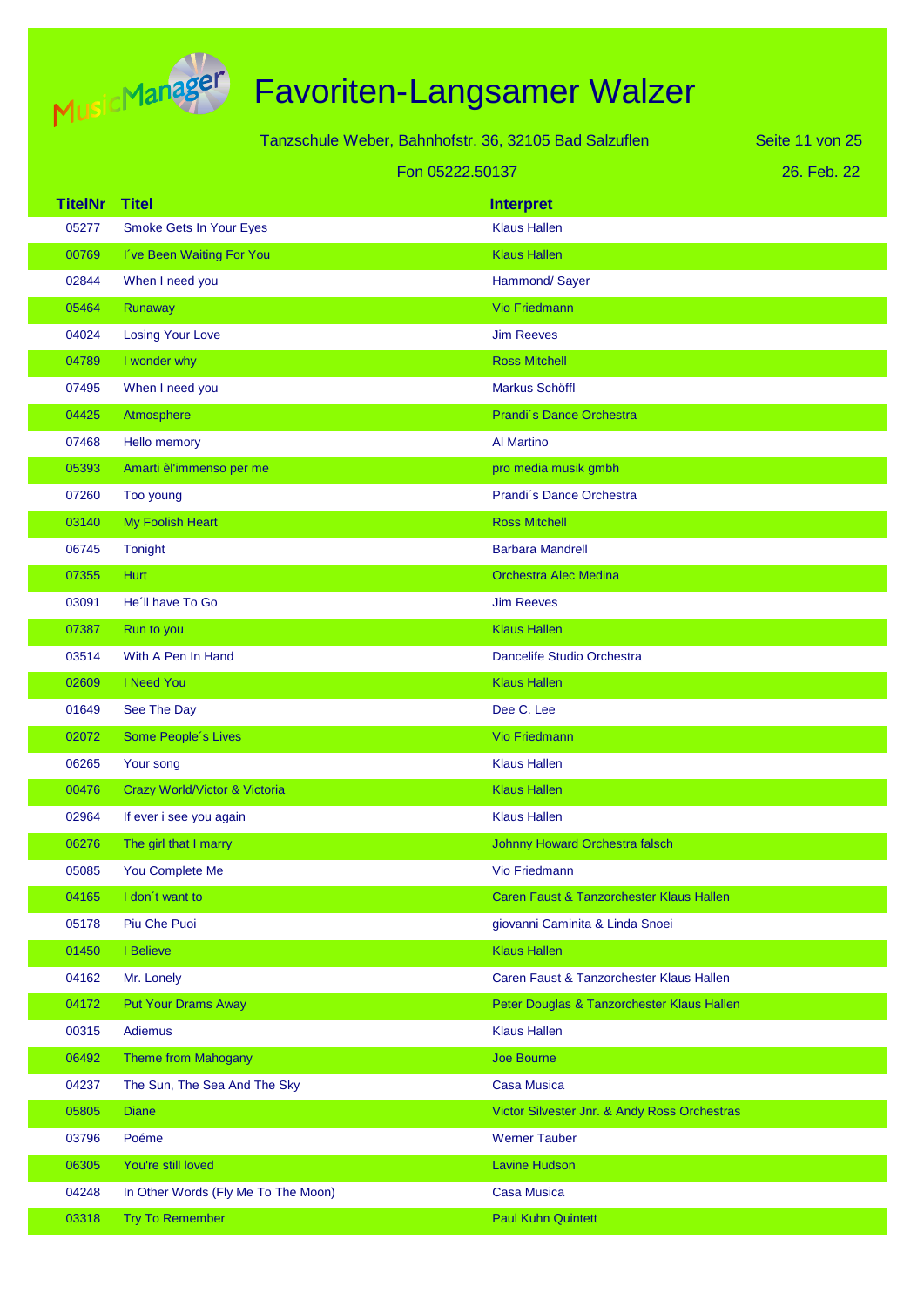

| Tanzschule Weber, Bahnhofstr, 36, 32105 Bad Salzuflen |                 |  |  |
|-------------------------------------------------------|-----------------|--|--|
|                                                       | Fon 05222.50137 |  |  |

26. Feb. 22 Seite 12 von 25

| <b>TitelNr</b> | <b>Titel</b>                                                                                 | <b>Interpret</b>                            |
|----------------|----------------------------------------------------------------------------------------------|---------------------------------------------|
| 04240          | <b>True Love</b>                                                                             | <b>Casa Musica</b>                          |
| 03641          | What I'll Do                                                                                 | <b>Ross Mitchell</b>                        |
| 04026          | I Won't Come In While He's Here                                                              | <b>Jim Reeves</b>                           |
| 04176          | <b>Crazy World</b>                                                                           | Gaby Goldberg & Tanzorchester Klaus Hallen  |
| 05264          | THE TIP OF MY FINGERS                                                                        | Des O' Connor falsch                        |
| 04388          | <b>Scotty Boy</b>                                                                            | Peter, Sue & Marc                           |
| 03775          | Day By Day                                                                                   | Berry Lipman, His Singers & Orchestra       |
| 05553          | Queen of my heart                                                                            | <b>Casa Musica</b>                          |
| 03100          | <b>True Love</b>                                                                             | Hisao Sudo & New Down Beats Orchestra       |
| 00642          | Down to the last drop                                                                        | <b>Klaus Hallen</b>                         |
| 00247          | Jesse                                                                                        | <b>Klaus Hallen</b>                         |
| 14762          | You Make Me Feel Like A Natural Woman                                                        | Aretha Franklin/Bonnie Raitt/Gloria Estefan |
| 00090          | <b>Solitaire</b>                                                                             | <b>Klaus Hallen</b>                         |
| 00811          | <b>Summer Dreams</b>                                                                         | L.M. Project                                |
| 00934          | <b>Full Sail</b>                                                                             | <b>Klaus Hallen</b>                         |
| 06552          | When your darling is only a memory                                                           | <b>Bobby Setter Band</b>                    |
| 06808          | Are you lonesome tonight/Unchained Melody/Georgia on my min Golem Orchestra and Josef Laufer |                                             |
| 03168          | <b>True Love</b>                                                                             | <b>Orchester Ambros Seelos</b>              |
| 06463          | <b>Million years</b>                                                                         | <b>Klaus Hallen</b>                         |
| 04239          | With Pen In Hand                                                                             | <b>Casa Musica</b>                          |
| 05193          | More Than Love                                                                               | George Freestone Combo and Friends          |
| 05053          | I'm So Lonesome I Could Cry                                                                  | Prandi's Dance Orchestra                    |
| 03580          | <b>Dancing Like Lovers</b>                                                                   | <b>Ross Mitchell</b>                        |
| 03957          | I'm Born Again                                                                               | Boney M.                                    |
| 00118          | Three times a Lady / If you don't Know me by now                                             | Max Greger jr. & SDR Big Band               |
| 00528          | Tonight                                                                                      | <b>Barbara Mandrell</b>                     |
| 05494          | Run for the roses                                                                            | <b>Casa Musica</b>                          |
| 01250          | Wie könnt ich von dir gehen                                                                  | <b>Markus Schöffl</b>                       |
| 02987          | Together hand in hand                                                                        | <b>Klaus Hallen</b>                         |
| 15278          | <b>Silver Dress</b>                                                                          | <b>Amethyst Argentum</b>                    |
| 01736          | If We Hold On Together                                                                       | <b>Klaus Hallen</b>                         |
| 01848          | <b>Moon River</b>                                                                            | <b>Bela Sanders und sein Tanzorchester</b>  |
| 03095          | <b>Anniversary Waltz</b>                                                                     | Hisao Sudo & New Down Beats Orchestra       |
| 06553          | Nostalgia                                                                                    | <b>Bobby Setter Band</b>                    |
| 05945          | Amazing grace                                                                                | Markus Schöffl                              |
| 06414          | Try to remember                                                                              | <b>Klaus Hallen</b>                         |
| 03810          | childhood                                                                                    | <b>Dennis Delano</b>                        |
| 04719          | Ich bin von Kopf bis Fuß auf Liebe eingestellt                                               | <b>Palast Orchester</b>                     |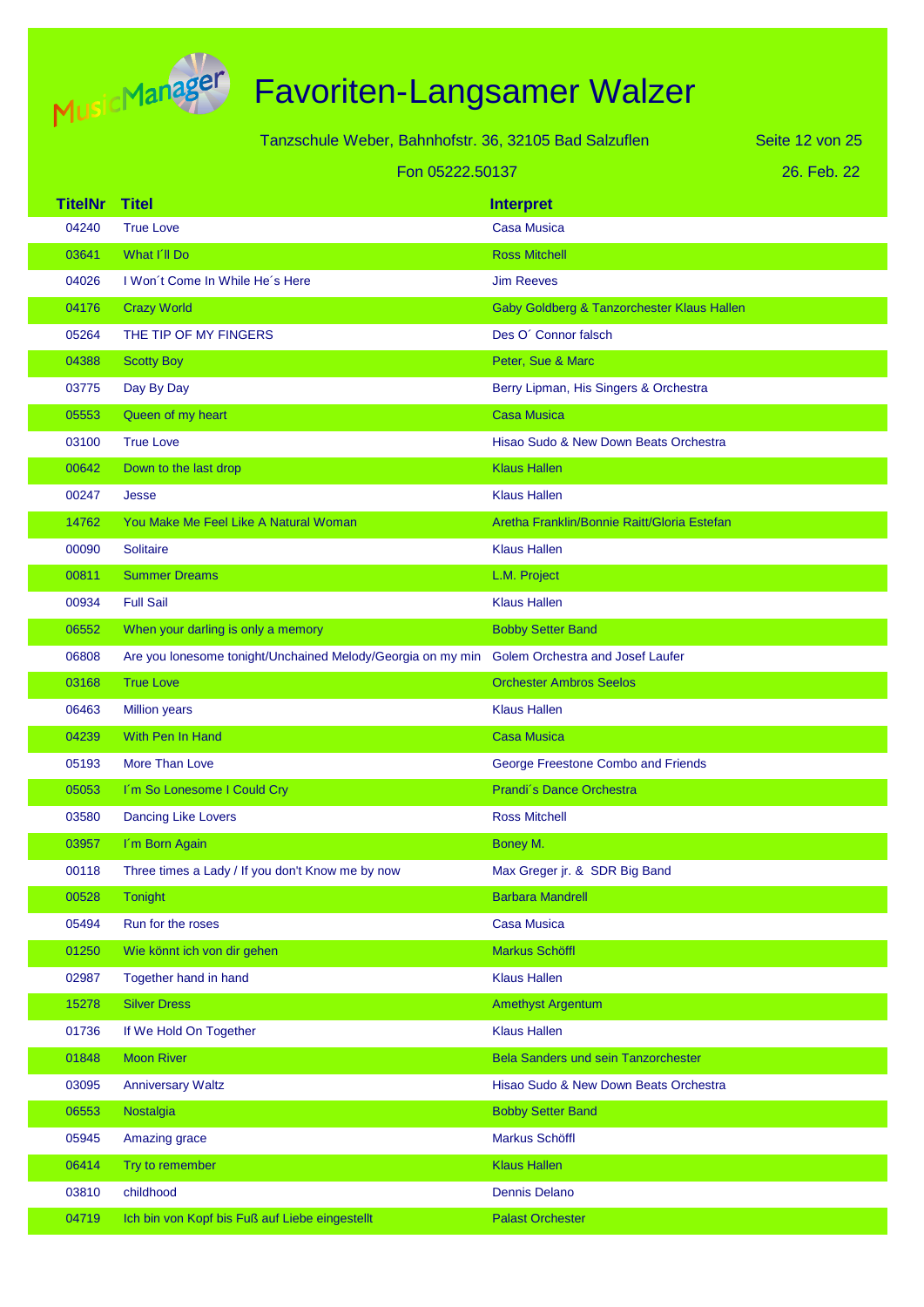

|                | Tanzschule Weber, Bahnhofstr. 36, 32105 Bad Salzuflen |                                           | Seite 13 von 25 |
|----------------|-------------------------------------------------------|-------------------------------------------|-----------------|
|                |                                                       | Fon 05222.50137                           | 26. Feb. 22     |
| <b>TitelNr</b> | <b>Titel</b>                                          | <b>Interpret</b>                          |                 |
| 04830          | Cavatina                                              | Elisir della Danza                        |                 |
| 05379          | Changes                                               | <b>Casa Musica</b>                        |                 |
| 05016          | You light up my life                                  | <b>Werner Tauber</b>                      |                 |
| 05907          | Under the Bridges of Paris                            | verschiedene Interpreten                  |                 |
| 02959          | Candle on the water                                   | <b>Klaus Hallen</b>                       |                 |
| 03786          | <b>Reach Out And Touch</b>                            | <b>Lynn Alice</b>                         |                 |
| 03581          | <b>True Love</b>                                      | <b>Ross Mitchell</b>                      |                 |
| 03572          | Mr. President's Dream                                 | <b>Günther Noris</b>                      |                 |
| 01119          | Play Me                                               | <b>Klaus Hallen</b>                       |                 |
| 05192          | Somewhere in Time                                     | <b>George Freestone Combo and Friends</b> |                 |
| 04616          | If You Don't Know Me By Now                           | <b>Tanzorchester Wolf Kaiser</b>          |                 |
| 04654          | You and me                                            | <b>Ambros Seelos</b>                      |                 |
| 04837          | Watching the night                                    | <b>Ross Mitchell</b>                      |                 |
| 05084          | For My Wedding                                        | <b>Vio Friedmann</b>                      |                 |
| 03226          | Serenade                                              | <b>Ken Turner</b>                         |                 |
| 03172          | Fascination                                           | Ken Turner & His Orchestra                |                 |
| 04548          | The Young Prince And The Young Princess               | Prandi's Dance Orchestra                  |                 |
| 00383          | The Sweetheart tree                                   | <b>Johnny Mathis</b>                      |                 |
| 02010          | <b>True Love</b>                                      | <b>Hugo Strasser</b>                      |                 |
| 15270          | <b>Ritorno</b>                                        | <b>Thomas Heitmann</b>                    |                 |
| 05056          | Hope                                                  | Prandi's Dance Orchestra                  |                 |
| 03626          | My Autumn Love                                        | Tony Evans & His Orchestra                |                 |
| 02545          | This Nearly Was Mine                                  | Victor Silvester & Silver Strings         |                 |
| 03130          | <b>Moon River</b>                                     | J. Mercer / H. Mancini                    |                 |
| 01463          | <b>Marian</b>                                         | <b>Klaus Hallen</b>                       |                 |
| 06464          | Let me try again                                      | <b>Klaus Hallen</b>                       |                 |
| 06980          | lo tu e le rose                                       | Prandi's Dance Orchestra                  |                 |
| 06490          | What the world needs now                              | <b>Joe Bourne</b>                         |                 |
| 05716          | Love is the name of the Game                          | <b>Top-Time Orchestra</b>                 |                 |
| 03139          | <b>Rainbow Connection</b>                             | <b>Ross Mitchell</b>                      |                 |
| 06277          | All alone                                             | Johnny Howard & His Orchestra             |                 |
| 03811          | She's Out Of My Life                                  | <b>Dennis Delano</b>                      |                 |
| 13243          | With Pen In Hand                                      | <b>Vikki Carr</b>                         |                 |
| 02726          | <b>Tennesee Waltz</b>                                 | <b>Claude Blouin</b>                      |                 |
| 07589          | Stuck on you                                          | <b>Klaus Hallen</b>                       |                 |
| 02598          | Take it to the limit                                  | <b>Dancelife Studio Orchestra</b>         |                 |
| 04374          | I Wonder Why                                          | <b>Klaus Hallen</b>                       |                 |

01929 Disney Girls Dancelife Studio Orchestra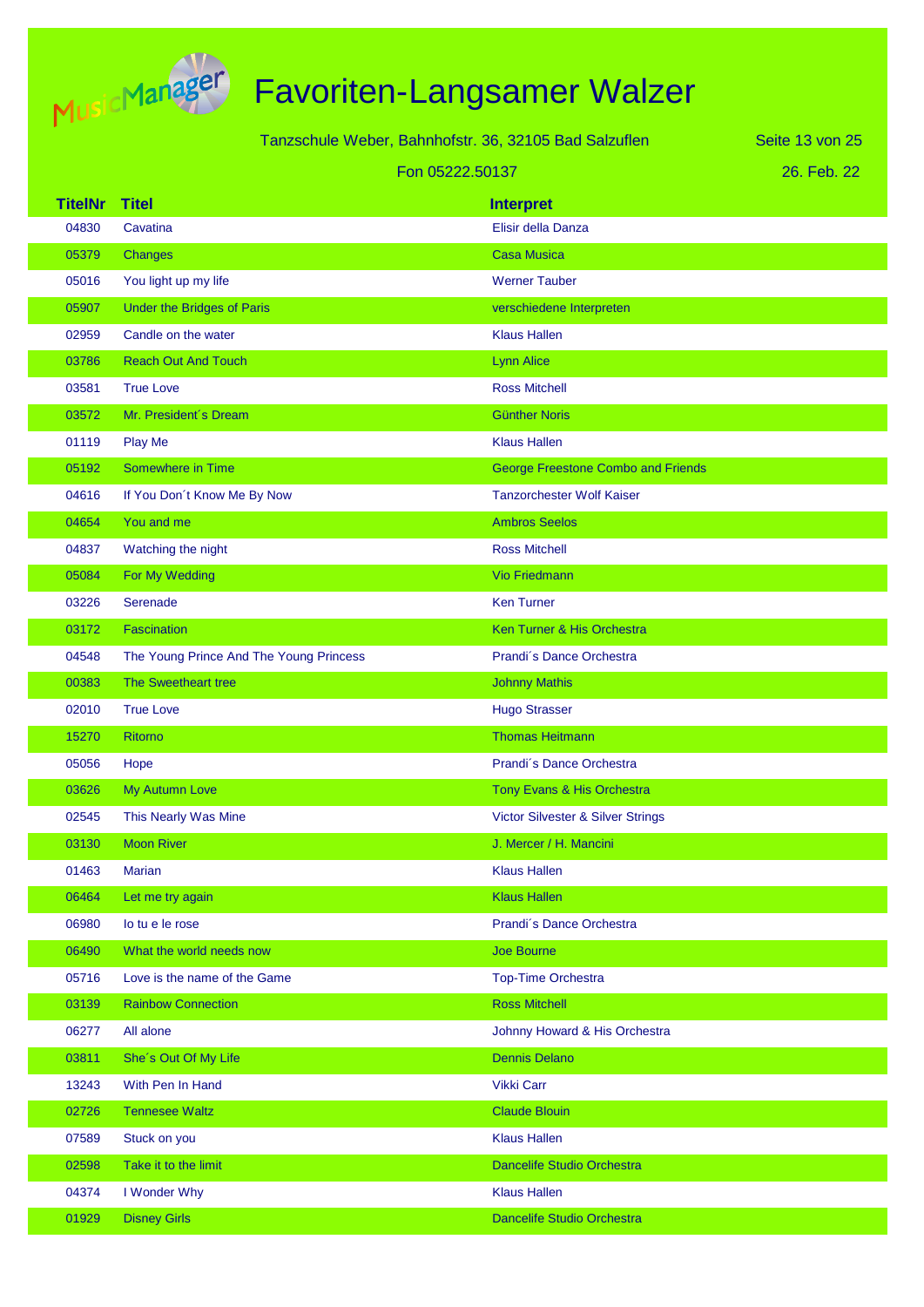

|  | Tanzschule Weber, Bahnhofstr. 36, 32105 Bad Salzuflen |  |  |  |
|--|-------------------------------------------------------|--|--|--|
|  | Fon 05222.50137                                       |  |  |  |

26. Feb. 22 Seite 14 von 25

| <b>TitelNr</b> | <b>Titel</b>                    | <b>Interpret</b>                           |
|----------------|---------------------------------|--------------------------------------------|
| 01762          | Always                          | <b>Markus Schöffl</b>                      |
| 03990          | <b>If</b>                       | Suda Hisao & New down beats orchestra      |
| 01449          | One More Try                    | <b>Klaus Hallen</b>                        |
| 00316          | I Really Don't Want To Know     | <b>Klaus Hallen</b>                        |
| 01448          | Don't Let The Sun Go Down On Me | <b>Klaus Hallen</b>                        |
| 05623          | <b>Permitame Senora</b>         | <b>Klaus Hallen</b>                        |
| 04790          | If you don't know me by now     | <b>Ross Mitchell</b>                       |
| 04252          | <b>Happines And Heartaches</b>  | <b>Casa Musica</b>                         |
| 03127          | Melody in Flat                  | J. Brahms                                  |
| 01812          | I'll Bring You Flowers          | <b>Casa Musica</b>                         |
| 04217          | <b>Lovesong Melody</b>          | <b>Klaus Hallen</b>                        |
| 07467          | My cherie                       | <b>Al Martino</b>                          |
| 15276          | <b>Be Blessed</b>               | <b>Amethyst Argentum</b>                   |
| 03624          | <b>Try To Remember</b>          | Tony Evans & His Orchestra                 |
| 04245          | <b>What To Do</b>               | <b>Casa Musica</b>                         |
| 04547          | Watermark                       | Prandi's Dance Orchestra                   |
| 04243          | Just In My Dreams               | <b>Casa Musica</b>                         |
| 02725          | My heart cries for you          | <b>Claude Blouin</b>                       |
| 06470          | Long time gone                  | <b>Klaus Hallen</b>                        |
| 04175          | I Wish You Love                 | Peter Douglas & Tanzorchester Klaus Hallen |
| 03125          | Tammy                           | Livingston/Evans                           |
| 06555          | Somewhere between               | <b>Bobby Setter Band</b>                   |
| 04967          | <b>Spring</b>                   | <b>Musica Caliente Vol.III</b>             |
| 05682          | <b>True Love</b>                | Johnny Howard & His Orchestra              |
| 04170          | Jesse                           | <b>Klaus Hallen</b>                        |
| 00871          | The Story Of Tina               | <b>Al Martino</b>                          |
| 09426          | Una furtiva lacrima             | Dancelife Studio Orchestra                 |
| 00945          | Papillon                        | <b>Klaus Hallen</b>                        |
| 01218          | Send In The Clowns              | <b>Werner Tauber</b>                       |
| 04896          | <b>Emozione</b>                 | <b>Marco Borsato</b>                       |
| 04428          | Eversong                        | Prandi's Dance Orchestra                   |
| 06275          | You light up my life            | Ray McVay & His Orchestra                  |
| 04449          | Amore Baciami                   | Prandi's Dance Orchestra                   |
| 13638          | Daydream                        | <b>Mike Oldfield</b>                       |
| 04637          | Song Of Early Spring            | verschiedene Interpreten                   |
| 05000          | Ramona                          | <b>Al Martino</b>                          |
| 04703          | <b>First Snowfall</b>           | Musica Caliente Vol.III                    |
| 04577          | My Little One                   | <b>Werner Tauber</b>                       |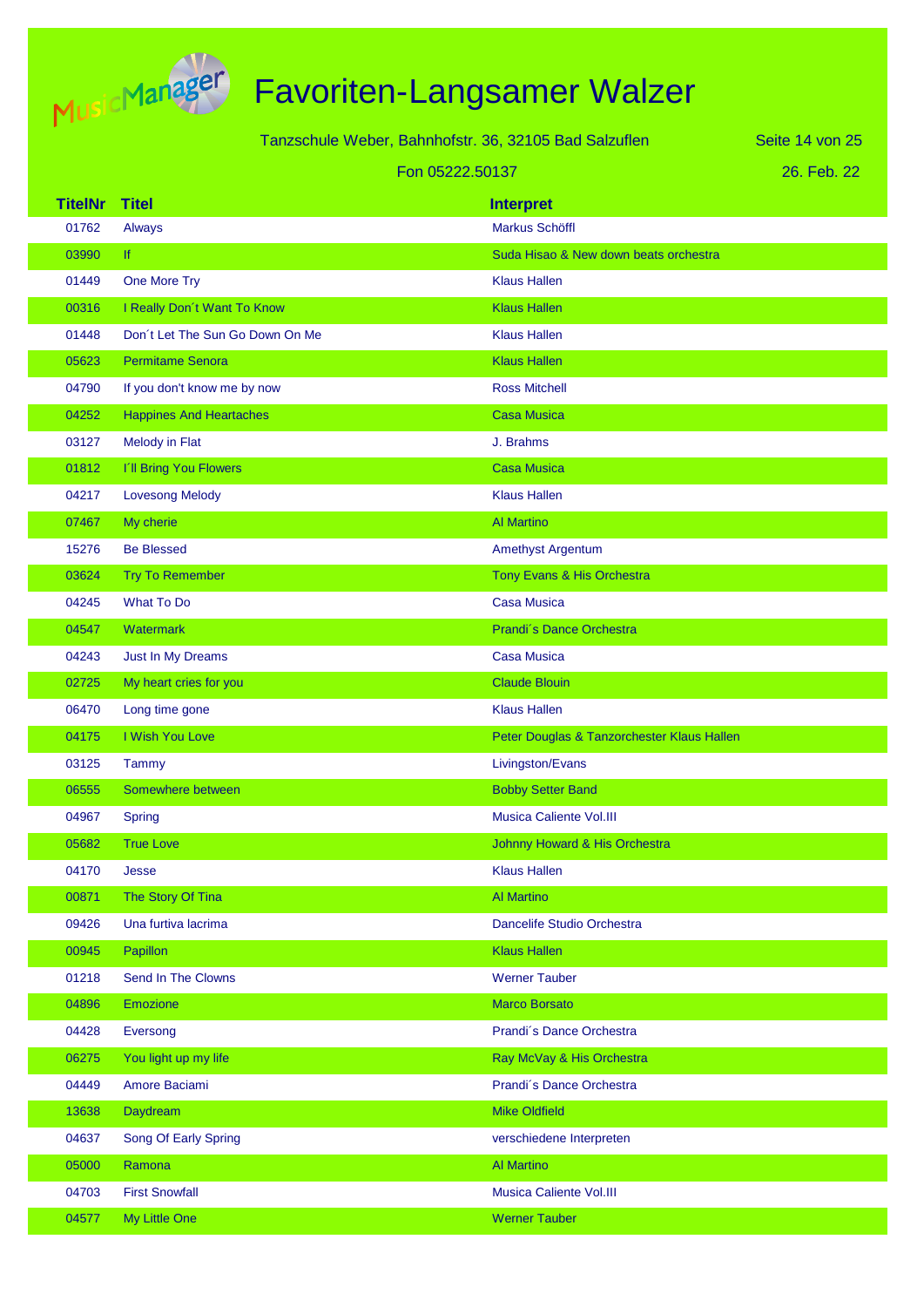

|                | Tanzschule Weber, Bahnhofstr. 36, 32105 Bad Salzuflen |                                              | Seite 15 von 25 |
|----------------|-------------------------------------------------------|----------------------------------------------|-----------------|
|                |                                                       |                                              |                 |
|                | Fon 05222.50137                                       |                                              | 26. Feb. 22     |
| <b>TitelNr</b> | <b>Titel</b>                                          | <b>Interpret</b>                             |                 |
| 00129          | Reach out and touch / I wonder why                    | Max Greger jr. & SDR Big Band                |                 |
| 01249          | <b>Wonderful World</b>                                | Markus Schöffl                               |                 |
| 01406          | I Wish You Love                                       | <b>Klaus Hallen</b>                          |                 |
| 05590          | <b>Adiemus</b>                                        | <b>Adiemus</b>                               |                 |
| 03094          | Chi Mai                                               | Hisao Sudo & New Down Beats Orchestra        |                 |
| 05806          | Rose in the Bud                                       | Victor Silvester Jnr. & Andy Ross Orchestras |                 |
| 04113          | <b>River Lullaby</b>                                  | <b>Premium Standard</b>                      |                 |
| 05380          | Don't give up                                         | <b>Casa Musica</b>                           |                 |
| 05319          | True love                                             | <b>Hugo Strasser</b>                         |                 |
| 07590          | Someone belonging to someone                          | <b>Klaus Hallen</b>                          |                 |
| 07568          | What you don't know                                   | Orchestra Alec Medina                        |                 |
| 05195          | One Love                                              | <b>George Freestone Combo and Friends</b>    |                 |
| 13645          | <b>Tubbetstown Elegy</b>                              | The Michael Nyman Band                       |                 |
| 03525          | <b>Nature Boy</b>                                     | <b>Ross Mitchell</b>                         |                 |
| 03625          | <b>Wonderful One</b>                                  | Tony Evans & His Orchestra                   |                 |
| 01971          | All Kinds Of Everything                               | <b>Dancelife Studio Orchestra</b>            |                 |
| 06491          | <b>Mona Lisa</b>                                      | <b>Joe Bourne</b>                            |                 |
| 07566          | Apologize                                             | <b>Orchestra Alec Medina</b>                 |                 |
| 00437          | <b>Unchained Melody</b>                               | Dancelife Studio Orchestra                   |                 |
| 07534          | Mr. Lonely                                            | <b>Klaus Hallen</b>                          |                 |
| 03301          | Where The Blue Of The Night Meets The Cold Of The Day | <b>Sunset Dance Orchestra</b>                |                 |
| 05518          | When 2 become 1                                       | <b>Alma Nieto</b>                            |                 |
| 05574          | Only one road                                         | Casa Musica                                  |                 |
| 05476          | To love                                               | <b>Klaus Hallen</b>                          |                 |
| 03644          | So This Is Love                                       | Suda Hisao & New down beats orchestra        |                 |
| 04655          | Irgendwann                                            | <b>Ambros Seelos</b>                         |                 |
| 04242          | <b>Sunrise Sunset</b>                                 | <b>Casa Musica</b>                           |                 |
| 01625          | <b>Beauty And The Beast</b>                           | <b>Dance Unlimited</b>                       |                 |
| 03170          | <b>Flowers For The Ladies</b>                         | <b>Orchester Ambros Seelos</b>               |                 |
| 03442          | <b>Sons And Daughters</b>                             | Tommy Sanderson And His Orchestra            |                 |
| 02542          | Theme From "Papillon"                                 | <b>Manuel &amp; The Mountain Music</b>       |                 |
| 00562          | Ich will Dir die Welt zu Füßen legen                  | <b>SDR Big Band</b>                          |                 |
| 05252          | <b>True Love</b>                                      | <b>Richard Chamberlain</b>                   |                 |
| 04002          | The Godfather Part 3                                  | Suda Hisao & New down beats orchestra        |                 |
| 05683          | Send in the Clowns                                    | Johnny Howard & His Orchestra                |                 |
| 04020          | <b>Serenade To Spring</b>                             | <b>Secret Garden</b>                         |                 |
| 04238          | Look Again                                            | <b>Casa Musica</b>                           |                 |
|                |                                                       |                                              |                 |

00091 Goodbye to Love Klaus Hallen Klaus Hallen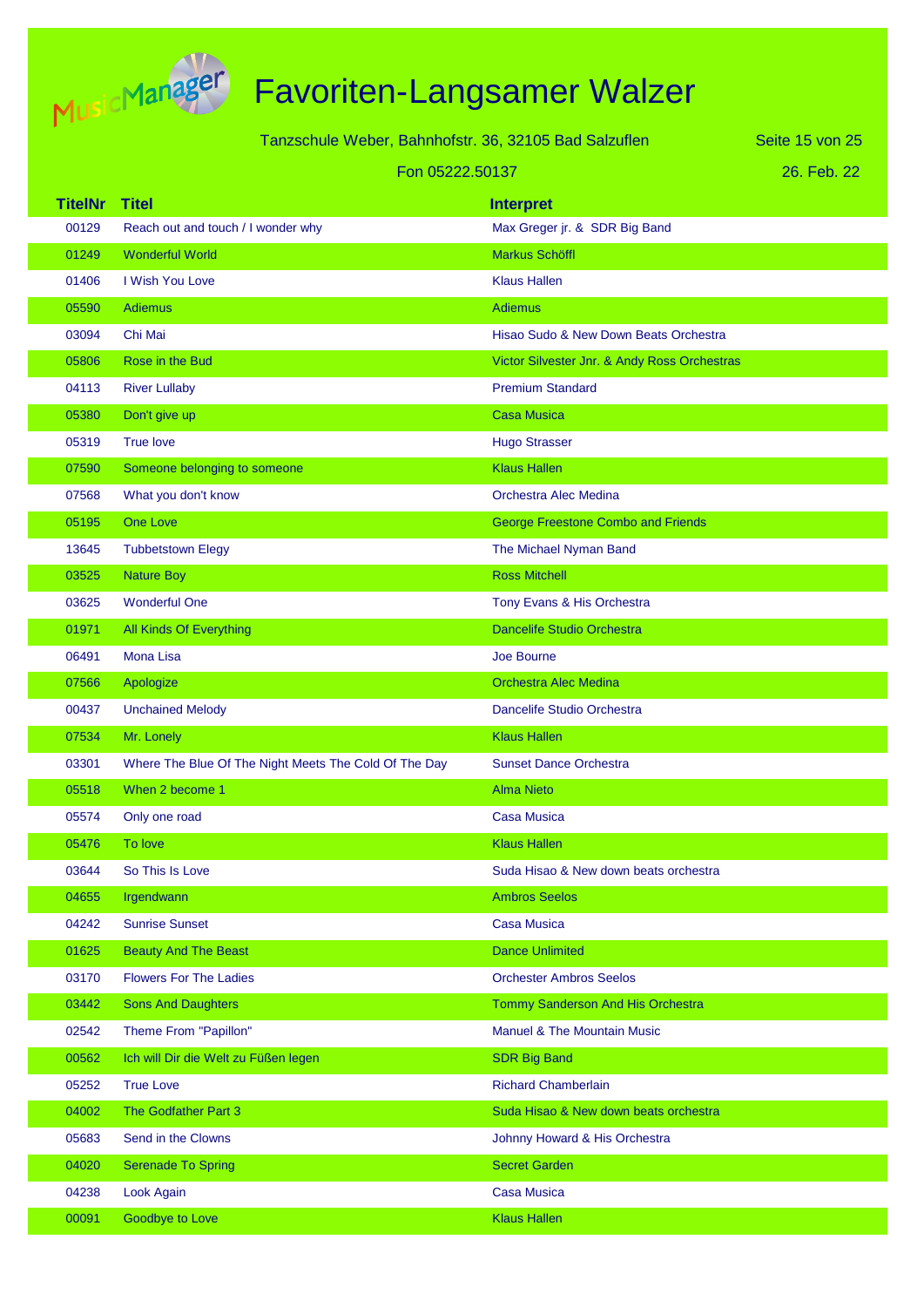

|                | Tanzschule Weber, Bahnhofstr. 36, 32105 Bad Salzuflen |                                           | Seite 16 von 25 |
|----------------|-------------------------------------------------------|-------------------------------------------|-----------------|
|                | Fon 05222.50137                                       |                                           | 26. Feb. 22     |
| <b>TitelNr</b> | <b>Titel</b>                                          | <b>Interpret</b>                          |                 |
| 05054          | <b>Smile</b>                                          | Prandi's Dance Orchestra                  |                 |
| 00006          | <b>Unchained melody</b>                               | <b>Klaus Hallen und Rio</b>               |                 |
| 05392          | Una historia importante                               | pro media musik gmbh                      |                 |
| 03988          | If You Go Away                                        | Suda Hisao & New down beats orchestra     |                 |
| 04019          | <b>Nocturne</b>                                       | <b>Secret Garden</b>                      |                 |
| 05465          | <b>Beautiful</b>                                      | <b>Vio Friedmann</b>                      |                 |
| 04998          | Vaya Con Dios                                         | <b>Al Martino</b>                         |                 |
| 04247          | <b>Fascination</b>                                    | <b>Casa Musica</b>                        |                 |
| 03041          | <b>Torna a Surriento</b>                              | L.M. Project                              |                 |
| 04777          | See the day                                           | <b>Ross Mitchell</b>                      |                 |
| 04636          | Recuerdos De La Alhambra                              | verschiedene Interpreten                  |                 |
| 00221          | A beautiful dream                                     | <b>Ambros Seelos</b>                      |                 |
| 09120          | Watermark                                             | Mari Fujiwara                             |                 |
| 01149          | Faithfully                                            | <b>Ambros Seelos</b>                      |                 |
| 06600          | If it's over                                          | Dancelife Studio Orchestra                |                 |
| 05681          | Easy to Love                                          | Johnny Howard & His Orchestra             |                 |
| 04414          | Stay In My Life                                       | <b>Gerard Joling</b>                      |                 |
| 03303          | <b>Back In Your Own Back Yard</b>                     | <b>Sunset Dance Orchestra</b>             |                 |
| 04450          | Lettera A Pinocchio                                   | Prandi's Dance Orchestra                  |                 |
| 00287          | You're still Loved                                    | <b>Lavine Hudson</b>                      |                 |
| 03174          | A song For Someone                                    | Ken Turner & His Orchestra                |                 |
| 02067          | Kaiserwalzer                                          | <b>Günther Noris</b>                      |                 |
| 04004          | <b>Beautiful Ohio</b>                                 | Suda Hisao & New down beats orchestra     |                 |
| 05022          | <b>Theme Frome "Molly Maguires"</b>                   | <b>Rias Dance Orchestra &amp; Strings</b> |                 |
| 05194          | Moonlight Madonna                                     | George Freestone Combo and Friends        |                 |
| 03989          | <b>Jasmin</b>                                         | Suda Hisao & New down beats orchestra     |                 |
| 04236          | Sag beim Abschied leise "Servus"                      | <b>Hugo Strasser</b>                      |                 |
| 15376          | <b>Theme Of Payon</b>                                 | <b>Hang Shuen Lee</b>                     |                 |
| 00986          | <b>Close Enough</b>                                   | <b>Dionne Warwick</b>                     |                 |
| 15308          | <b>Beautiful Nightfall</b>                            | <b>Bretta Cline</b>                       |                 |
| 00668          | Sun and moon                                          | <b>Werner Tauber</b>                      |                 |
| 04638          | <b>Blue Kalua</b>                                     | verschiedene Interpreten                  |                 |
| 09919          | With you I am born again                              | <b>Billy Preston</b>                      |                 |
| 15407          | The New Fever Waltz                                   | Elton John                                |                 |
| 04112          | The Inner Light                                       | <b>Premium Standard</b>                   |                 |
| 01657          | <b>Sweet Angel Eyes</b>                               | Erich Bachmann Orchestra                  |                 |
| 03548          | <b>Could I Have This Dance</b>                        | Salsamerica                               |                 |
| 03141          | <b>Come Back To Sorrento</b>                          | <b>Ross Mitchell</b>                      |                 |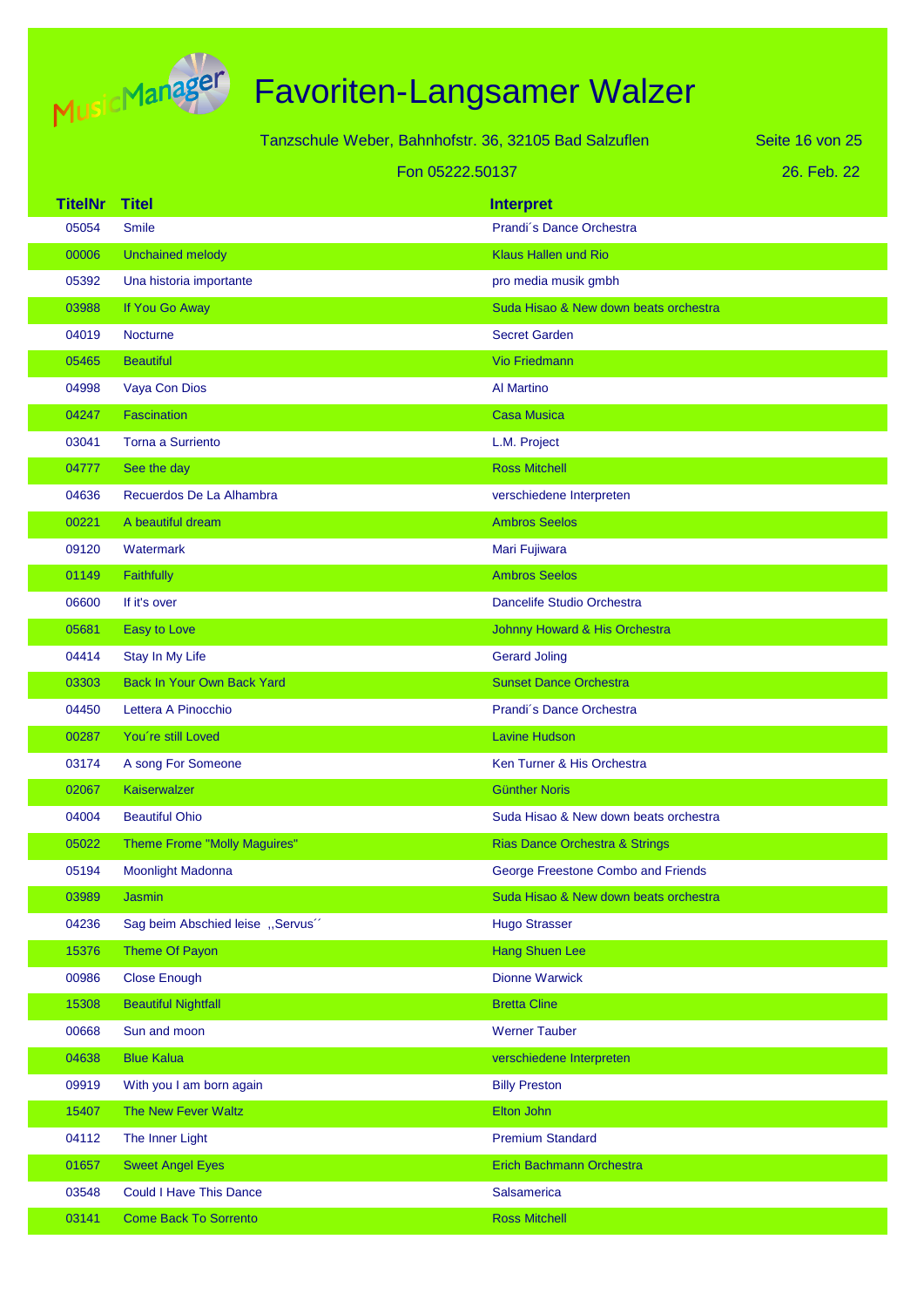

| Tanzschule Weber, Bahnhofstr. 36, 32105 Bad Salzuflen |  |
|-------------------------------------------------------|--|
|-------------------------------------------------------|--|

Fon 05222.50137

26. Feb. 22 Seite 17 von 25

| <b>TitelNr</b> | <b>Titel</b>                           | <b>Interpret</b>                             |
|----------------|----------------------------------------|----------------------------------------------|
| 03645          | I'll See You Again                     | Suda Hisao & New down beats orchestra        |
| 04003          | <b>Mexican Rose</b>                    | Suda Hisao & New down beats orchestra        |
| 00859          | Alice blue Gown                        | <b>Babs</b>                                  |
| 03192          | Stay In My Life                        | <b>Dancelife Studio Orchestra</b>            |
| 00747          | <b>Passing Strangers</b>               | Dancelife Studio Orchestra                   |
| 08772          | <b>Theme</b>                           | <b>Casa Musica</b>                           |
| 04722          | Komm lieber Mai und mache              | <b>Klaus Hallen</b>                          |
| 04605          | Nachtigallen-Waltz                     | <b>Günter Noris</b>                          |
| 07027          | <b>Tennesee Waltz</b>                  | <b>Connie Francis</b>                        |
| 04883          | <b>Adios Amigos</b>                    | Karl Herberger Orchestra                     |
| 04835          | <b>Watermarck</b>                      | Elisir della Danza                           |
| 03223          | Cavatina                               | <b>Ken Turner</b>                            |
| 01949          | Ich tanze mit dir in den Himmel hinein | <b>Günther Noris</b>                         |
| 03101          | <b>Far Away Places</b>                 | Hisao Sudo & New Down Beats Orchestra        |
| 03102          | It's All In The Game                   | Hisao Sudo & New Down Beats Orchestra        |
| 04776          | Three times a lady                     | <b>Ross Mitchell</b>                         |
| 03597          | With you I am born again               | <b>Wolff Hartmann Gala Sound Orchestra</b>   |
| 01842          | <b>Candlelight Waltz</b>               | <b>Bela Sanders und sein Tanzorchester</b>   |
| 04829          | <b>Elisir</b>                          | Elisir della Danza                           |
| 03128          | <b>Davids Song</b>                     | V. Cosma / D: Kelly                          |
| 04230          | Einmal von Herzen verliebt sein        | <b>Hugo Strasser</b>                         |
| 03434          | Wir wollen niemals auseinandergehn     | <b>Ambros Seelos</b>                         |
| 04387          | Hi-Lili-Hi-Lo                          | <b>Richard Chamberlain</b>                   |
| 06075          | <b>The First Noel</b>                  | <b>Dancelife Studio Orchestra</b>            |
| 02976          | Fascination                            | <b>Hugo Strasser</b>                         |
| 00724          | <b>Samantha</b>                        | <b>Hugo Strasser</b>                         |
| 03283          | <b>Return To Love</b>                  | <b>Hugo Strasser</b>                         |
| 03394          | Chantal                                | <b>Hugo Strasser</b>                         |
| 04320          | Ramona, Good-Bye                       | <b>Orchestra Claudius Alzner</b>             |
| 07128          | <b>Wives and lovers</b>                | <b>Ross Mitchell</b>                         |
| 05015          | Für Elise                              | <b>Werner Tauber</b>                         |
| 14671          | <b>Bluebird</b>                        | Vio Friedmann                                |
| 05802          | <b>Cornet Carillon</b>                 | Victor Silvester Jnr. & Andy Ross Orchestras |
| 00738          | Sandy's Song                           | <b>Klaus Hallen</b>                          |
| 04929          | Santa Lucia                            | <b>Ballroom dancing</b>                      |
| 03868          | <b>Try To Remember</b>                 | Norbert Neugebauer                           |
| 03853          | <b>Pictures Of Summer</b>              | <b>Ross Mitchell</b>                         |
| 03426          | <b>Good Night My Dear</b>              | Max Greger und sein Tanzorchester            |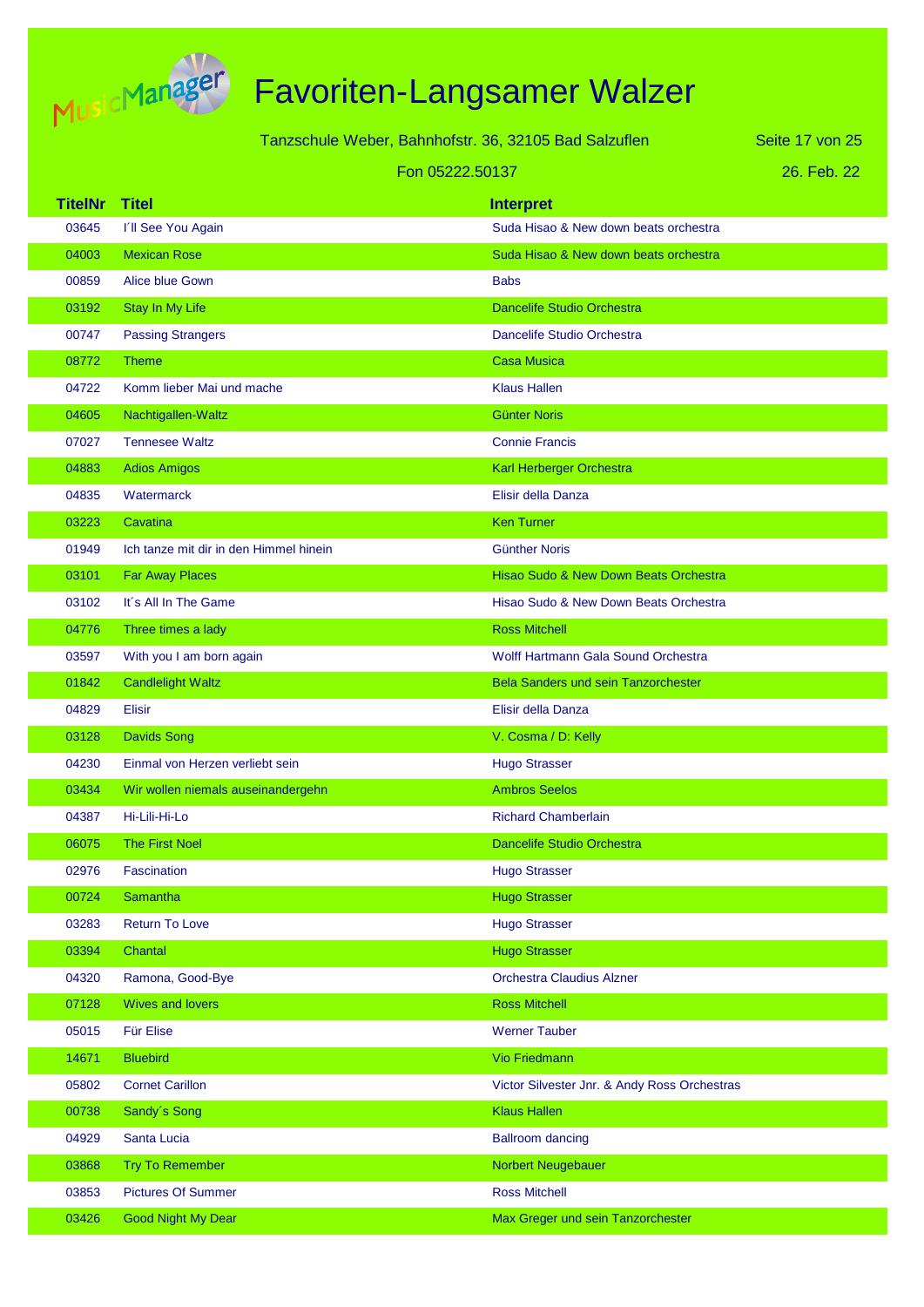

|                |                                         | Tanzschule Weber, Bahnhofstr. 36, 32105 Bad Salzuflen | Seite 18 von 25 |
|----------------|-----------------------------------------|-------------------------------------------------------|-----------------|
|                |                                         | Fon 05222.50137                                       | 26. Feb. 22     |
| <b>TitelNr</b> | <b>Titel</b>                            | <b>Interpret</b>                                      |                 |
| 04149          | At your Side                            | <b>Cindy Oudshoorn</b>                                |                 |
| 03852          | <b>Telling Everybody</b>                | <b>Ross Mitchell</b>                                  |                 |
| 04696          | Don't Keep me waiting                   | <b>Ambros Seelos</b>                                  |                 |
| 03785          | <b>Tell Her About It</b>                | <b>Ian Harrison</b>                                   |                 |
| 04246          | Women In Love                           | <b>Casa Musica</b>                                    |                 |
| 03112          | <b>Three Times A Lady</b>               | Wolfgang Kompalka Showband                            |                 |
| 05644          | Und wieder geht ein schöner Tag zu ende | <b>Hugo Strasser</b>                                  |                 |
| 08559          | Darf ich bitten?                        | <b>Günter Noris</b>                                   |                 |
| 15305          | <b>New Beginning</b>                    | <b>Thomas Heitmann</b>                                |                 |
| 04878          | Dreaming in love                        | Karl Herberger Orchestra                              |                 |
| 04909          | L'amour Toujours L'amour                | Andy Ross & His Orchestra                             |                 |
| 04930          | Jacqueline                              | <b>Ballroom dancing</b>                               |                 |
| 02025          | Sag' beim Abschied leise Servus         | <b>Hugo Strasser</b>                                  |                 |
| 15281          | Passato                                 | <b>Fusione Elevata</b>                                |                 |
| 00209          | Lisa                                    | Max Greger und sein Tanzorchester                     |                 |
| 03163          | The Last Waltz Auld Lang Syne           | Johnny Howard & His Orchestra                         |                 |
| 03361          | <b>Wishing Well Waltz</b>               | <b>Günther Noris</b>                                  |                 |
| 03940          | <b>Auld Lang Syne</b>                   | unbekannter Interpret                                 |                 |
| 02919          | The One And Only Day                    | <b>Klaus Hallen</b>                                   |                 |
| 02965          | If i were a painting                    | <b>Klaus Hallen</b>                                   |                 |
| 05894          | Nocturne                                | <b>Secret Garden</b>                                  |                 |
| 02915          | <b>Silent Night</b>                     | <b>Stevie Nicks</b>                                   |                 |
| 05633          | Veronika                                | <b>Hugo Strasser</b>                                  |                 |
| 04063          | <b>Autumn Winds</b>                     | <b>Autumn Winds</b>                                   |                 |
| 01833          | <b>Amazing Grace</b>                    | Bela Sanders und sein Tanzorchester                   |                 |
| 00920          | <b>Beauty And The Beast</b>             | <b>Werner Tauber</b>                                  |                 |
| 07819          | Elisir                                  | Dancelife Studio Orchestra                            |                 |
| 05611          | <b>Moon River</b>                       | <b>Connie Francis</b>                                 |                 |
| 06078          | Little shepard                          | Dancelife Studio Orchestra                            |                 |
| 00161          | <b>Slow Waltz-Medley</b>                | Max Greger jr. & SDR Big Band                         |                 |
| 07630          | <b>Miles Away</b>                       | Orchestra Alec Medina                                 |                 |
| 07047          | <b>Touch</b>                            | <b>Chase The Music</b>                                |                 |
| 05506          | All kinds of everything                 | <b>Casa Musica</b>                                    |                 |
| 01423          | One Hand, One Heart                     | <b>Klaus Hallen</b>                                   |                 |
| 00467          | Teach me tonight                        | <b>Michael Wilson</b>                                 |                 |
| 04115          | A River Runs Trough It                  | <b>Premium Standard</b>                               |                 |
| 00382          | <b>Moon River</b>                       | <b>Andy Williams</b>                                  |                 |
| 03029          | He'll Have To Go                        | <b>Hugo Strasser</b>                                  |                 |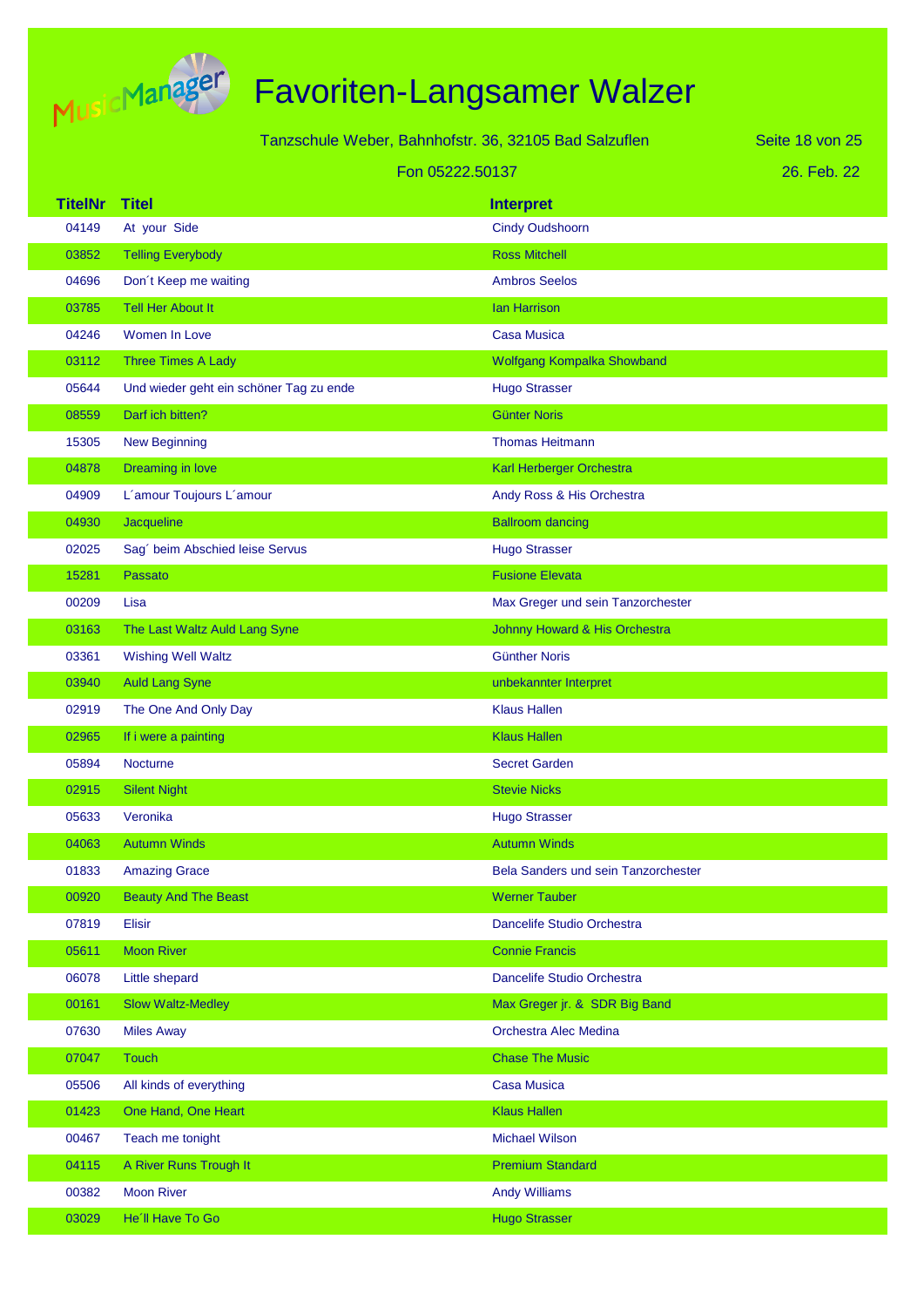

|                | Tanzschule Weber, Bahnhofstr. 36, 32105 Bad Salzuflen |                                            | Seite 19 von 25 |
|----------------|-------------------------------------------------------|--------------------------------------------|-----------------|
|                |                                                       | Fon 05222.50137                            | 26. Feb. 22     |
| <b>TitelNr</b> | <b>Titel</b>                                          | <b>Interpret</b>                           |                 |
| 09699          | Love Ain't Here Anymore                               | <b>Take That</b>                           |                 |
| 05055          | <b>Some Changed Evening</b>                           | Prandi's Dance Orchestra                   |                 |
| 00336          | Im Chambre Séparée                                    | <b>Werner Tauber</b>                       |                 |
| 04670          | Animation                                             | <b>Günter Noris</b>                        |                 |
| 07412          | You are so beautiful                                  | Markus Schöffl                             |                 |
| 00337          | Plaisir D'Amour                                       | <b>Werner Tauber</b>                       |                 |
| 00561          | Around the world                                      | <b>SDR Big Band</b>                        |                 |
| 04321          | Sprich zu mir von Liebe, Mariu                        | <b>Orchestra Claudius Alzner</b>           |                 |
| 04041          | Hi-Lilli Hi-Lo                                        | Dancelife Studio Orchestra                 |                 |
| 03098          | <b>Stange On The Shore</b>                            | Hisao Sudo & New Down Beats Orchestra      |                 |
| 01851          | <b>Memories</b>                                       | <b>Bela Sanders und sein Tanzorchester</b> |                 |
| 02918          | Süßer die Glocken nie klingen                         | <b>Klaus Hallen</b>                        |                 |
| 05679          | Irgendwann                                            | Karl Schmidt Big Band                      |                 |
| 01232          | <b>Fascination / Answer Me</b>                        | <b>Werner Tauber</b>                       |                 |
| 00560          | <b>The Sweetheart Tree</b>                            | <b>SDR Big Band</b>                        |                 |
| 05795          | Funny familiar forgotten feelings                     | <b>Tom Jones</b>                           |                 |
| 03211          | <b>Good Night My Love</b>                             | Irvin Tidswell and the falsch              |                 |
| 03097          | Soleado                                               | Hisao Sudo & New Down Beats Orchestra      |                 |
| 05833          | Marylin                                               | <b>Hugo Strasser</b>                       |                 |
| 04721          | <b>Ständchen</b>                                      | <b>Klaus Hallen</b>                        |                 |
| 03267          | Who's Taking you Home Top-Night / Last Waltz          | <b>Ross Mitchell</b>                       |                 |
| 01597          | Irgendwann                                            | Karl Schmidt Big Band                      |                 |
| 03126          | <b>Dream Lover</b>                                    | Scherzinger / Grey                         |                 |
| 04928          | Plaisir d'amour                                       | <b>Ballroom dancing</b>                    |                 |
| 00545          | Only love                                             | <b>Klaus Hallen</b>                        |                 |
| 01853          | <b>Blue River Waltz</b>                               | Bela Sanders und sein Tanzorchester        |                 |
| 00167          | Slow Waltz-Medley 2                                   | Max Greger jr. & SDR Big Band              |                 |
| 06054          | The blue Canadian Rockies                             | <b>Karl Moik</b>                           |                 |
| 03867          | Santa Lucia                                           | Norbert Neugebauer                         |                 |
| 07272          | <b>The Desert Song</b>                                | <b>Victor Silvester</b>                    |                 |
| 07204          | Patrona Bavariae                                      | <b>Günter Noris</b>                        |                 |
| 06172          | <b>Weimar Romantik</b>                                | <b>Günter Noris</b>                        |                 |
| 07273          | Poem                                                  | <b>Victor Silvester</b>                    |                 |
| 07073          | Down in the valley                                    | <b>Orchester Ambros Seelos</b>             |                 |
| 03795          | Walzer Opus 39 No 15                                  | <b>Werner Tauber</b>                       |                 |
| 05702          | <b>Swinging Clouds</b>                                | <b>New Ballroom Orchestra</b>              |                 |
| 15495          | THE ROSE                                              | <b>TUTORIAL</b>                            |                 |
| 00147          | That road they call love                              | Max Greger jr. & SDR Big Band              |                 |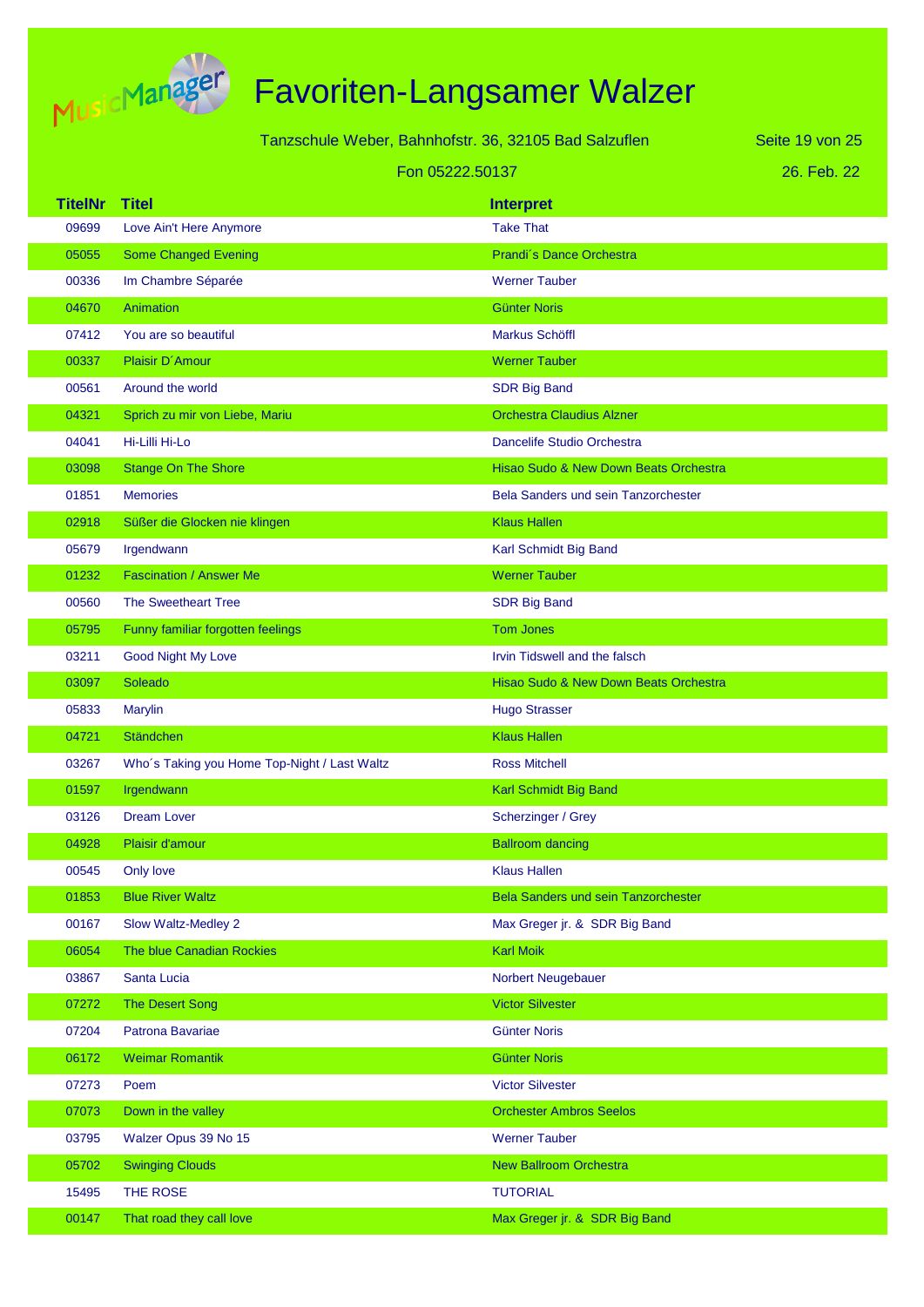

#### Tanzschule Weber, Bahnhofstr. 36, 32105 Bad Salzuflen Fon 05222.50137

26. Feb. 22 Seite 20 von 25

| <b>TitelNr</b> | <b>Titel</b>                       | <b>Interpret</b>                      |
|----------------|------------------------------------|---------------------------------------|
| 06053          | Under the bridges of Paris         | <b>Dean Martin</b>                    |
| 04299          | <b>Greensleeves</b>                | <b>Ambros Seelos</b>                  |
| 03708          | Arabella                           | Max Greger und sein Tanzorchester     |
| 03099          | Charmaine                          | Hisao Sudo & New Down Beats Orchestra |
| 03682          | Leise rieselt der Schnee           | <b>James Last Orchester</b>           |
| 03096          | Oh How I Miss You Tonight          | Hisao Sudo & New Down Beats Orchestra |
| 15264          | <b>Liaison Classique</b>           | <b>Liaison Classique</b>              |
| 03908          | Schenkt man sich Rosen in Tirol    | <b>Werner Tauber</b>                  |
| 03042          | <b>Maddy</b>                       | L.M. Project                          |
| 07127          | Lollipops and roses                | <b>Ross Mitchell</b>                  |
| 03661          | <b>Merci Paris</b>                 | <b>Günther Noris</b>                  |
| 01666          | <b>Vive La Rose</b>                | <b>Erich Bachmann Orchestra</b>       |
| 06039          | <b>Mona Lisa</b>                   | Joe Bourne                            |
| 04319          | <b>Around the World</b>            | <b>Orchestra Claudius Alzner</b>      |
| 04974          | The Halloween Waltz                | <b>Musica Caliente Vol.III</b>        |
| 04739          | Close your eyes                    | <b>Velvet Tanzorchester</b>           |
| 08296          | Recuerdos de'l Alhambra            | Dancelife Studio Orchestra            |
| 02056          | Poeme                              | <b>Günther Noris</b>                  |
| 05969          | Cavatina                           | Tony Evans & His Orchestra            |
| 03219          | <b>Tennessee Waltz</b>             | Patti Page                            |
| 03461          | Plaisir d'amour                    | <b>Hugo Strasser</b>                  |
| 03408          | Greensleave                        | Max Greger und sein Tanzorchester     |
| 03351          | Patrona Bavariae                   | <b>Günther Noris</b>                  |
| 00322          | <b>I'LL PUT YOU TOGETHER AGAIN</b> | <b>Dancelife Studio Orchestra</b>     |
| 03266          | The Things We Did Last Summer      | <b>Ross Mitchell</b>                  |
| 03526          | <b>Summer Night</b>                | <b>Ross Mitchell</b>                  |
| 03257          | Together / Always                  | fmp-Tanzorchester und die Harmonies   |
| 05661          | <b>Glamourous Nights</b>           | <b>Victor Silvester</b>               |
| 02643          | Heimweh nach dem Kurfürstendamm    | Hartmut Kupka Big Band                |
| 02977          | Claudette                          | <b>Hugo Strasser</b>                  |
| 03941          | <b>Chopin Theme</b>                | unbekannter Interpret                 |
| 03328          | <b>Sainte Russie</b>               | <b>Gerard Hever</b>                   |
| 02665          | Romance                            | Karl Schmidt Big Band                 |
| 03341          | <b>Waltz Of Love</b>               | <b>Günther Noris</b>                  |
| 03506          | Guten Tag, liebes Glück            | <b>Hugo Strasser</b>                  |
| 03395          | Amazin' Grace                      | <b>Werner Tauber</b>                  |
| 00693          | Souvenir de Paris                  | <b>Günther Noris</b>                  |
| 05534          | There you'll be                    | pro media musik gmbh                  |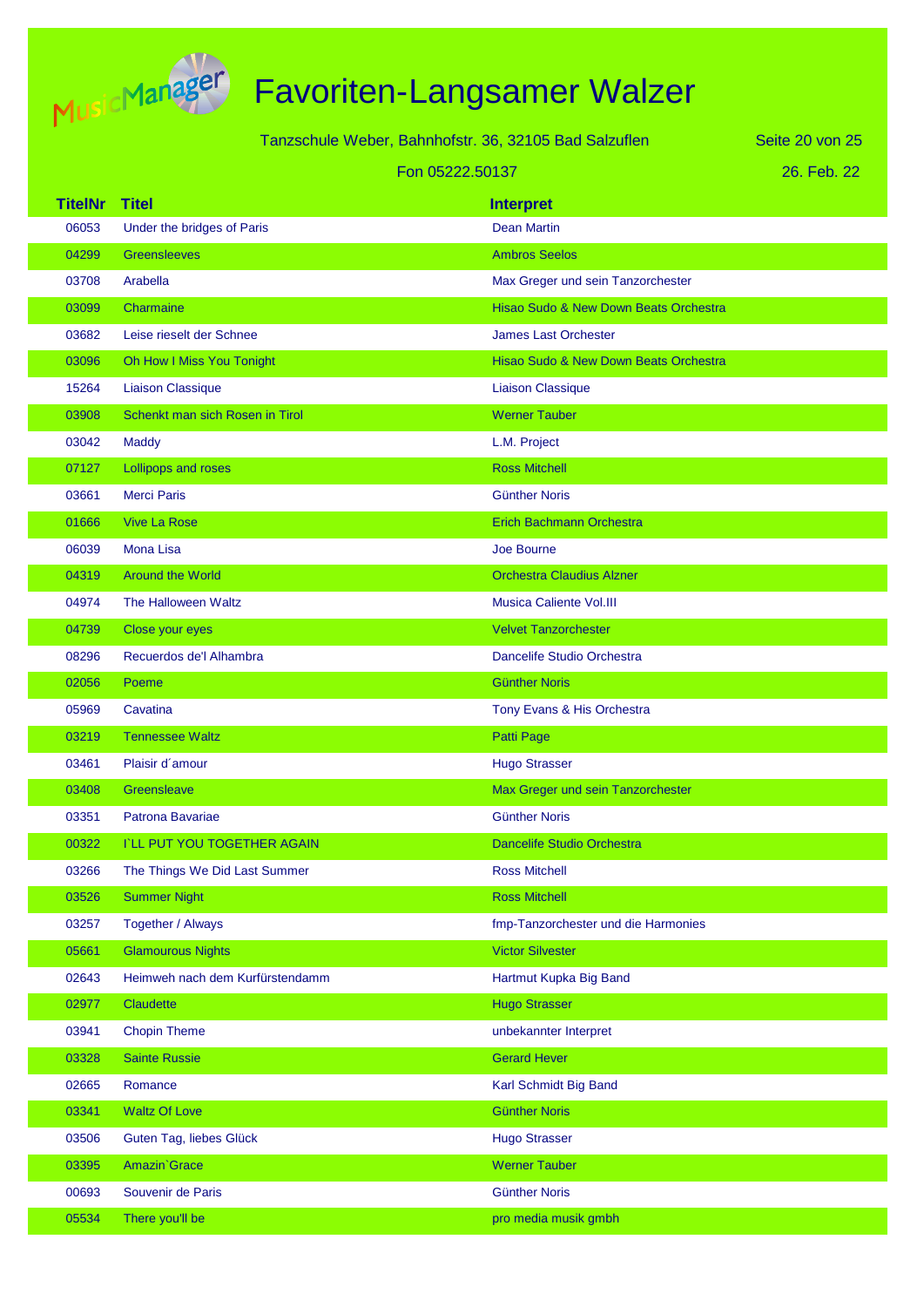

|                |                                     | Tanzschule Weber, Bahnhofstr. 36, 32105 Bad Salzuflen | Seite 21 von 25 |
|----------------|-------------------------------------|-------------------------------------------------------|-----------------|
|                |                                     | Fon 05222.50137                                       | 26. Feb. 22     |
| <b>TitelNr</b> | <b>Titel</b>                        | <b>Interpret</b>                                      |                 |
| 03687          | Süßer die Glocken nie klingen       | <b>James Last Orchester</b>                           |                 |
| 03209          | Jean                                | Irvin Tidswell and the falsch                         |                 |
| 06747          | The last waltz                      | <b>Max Bygraves</b>                                   |                 |
| 02943          | Süßer die Glocken nie klingen       | <b>James Last Orchester</b>                           |                 |
| 09921          | I wonder why                        | <b>Curtis Stigers</b>                                 |                 |
| 03685          | Kommet Ihr Hirten (Medley)          | <b>James Last Orchester</b>                           |                 |
| 04053          | By The Lakeside                     | <b>Autumn Winds</b>                                   |                 |
| 00466          | I live for your love                | <b>Mary Carey</b>                                     |                 |
| 06240          | Für mich soll's rote Rosen regnen   | Pepe Lienhard Orchestra                               |                 |
| 09286          | Nesthäkchen                         | <b>Dancelife Studio Orchestra</b>                     |                 |
| 04888          | Poeme                               | Karl Herberger Orchestra                              |                 |
| 05650          | <b>Stars in my Eyes</b>             | <b>Victor Silvester</b>                               |                 |
| 04025          | <b>Blue Side Of Lonesome</b>        | <b>Jim Reeves</b>                                     |                 |
| 07162          | Nocturne                            | <b>Secret Garden</b>                                  |                 |
| 04114          | Hushabye Mountain                   | <b>Premium Standard</b>                               |                 |
| 01844          | Sprich zu mir von Liebe, Maria      | <b>Bela Sanders und sein Tanzorchester</b>            |                 |
| 07160          | <b>Allengheny Moon</b>              | Patti Page                                            |                 |
| 04250          | <b>Hello Young Lovers</b>           | <b>Casa Musica</b>                                    |                 |
| 04023          | <b>Anna Marie</b>                   | <b>Jim Reeves</b>                                     |                 |
| 07158          | All kinds of everything             | Dana                                                  |                 |
| 07161          | Three stars will shine shine on you | <b>Richard Chamberlain</b>                            |                 |
| 06746          | <b>Married</b>                      | <b>Max Bygraves</b>                                   |                 |
| 04022          | <b>Four Walls</b>                   | <b>Jim Reeves</b>                                     |                 |
| 05893          | Nocturne                            | <b>Secret Garden</b>                                  |                 |
| 07031          | <b>Ivory Tower</b>                  | <b>Connie Francis</b>                                 |                 |
| 07032          | I'd be a legend in my time          | <b>Connie Francis</b>                                 |                 |
| 06317          | Time to remember                    | Boney M.                                              |                 |
| 03221          | <b>Around The World</b>             | <b>Connie Francis</b>                                 |                 |
| 06512          | Vergangen, vergessen, vorüber       | <b>Freddy Quinn</b>                                   |                 |
| 03225          | <b>Adios Amigo</b>                  | <b>Sascha Distel</b>                                  |                 |
| 07159          | Look to the rainbow                 | Dinah Washington                                      |                 |
| 06531          | Vaya con dios                       | <b>Sunshine Quartett</b>                              |                 |
| 03220          | Tammy                               | <b>Connie Francis</b>                                 |                 |
| 07271          | The Shadow Waltz                    | <b>Victor Silvester</b>                               |                 |
| 03210          | Emily                               | Irvin Tidswell and the falsch                         |                 |
| 06506          | Schwarze Rose, Rosemarie            | <b>Peter Kraus</b>                                    |                 |
| 06537          | Was träumen Matrosen                | Heino                                                 |                 |
| 04910          | May Each Day                        | Andy Ross & His Orchestra                             |                 |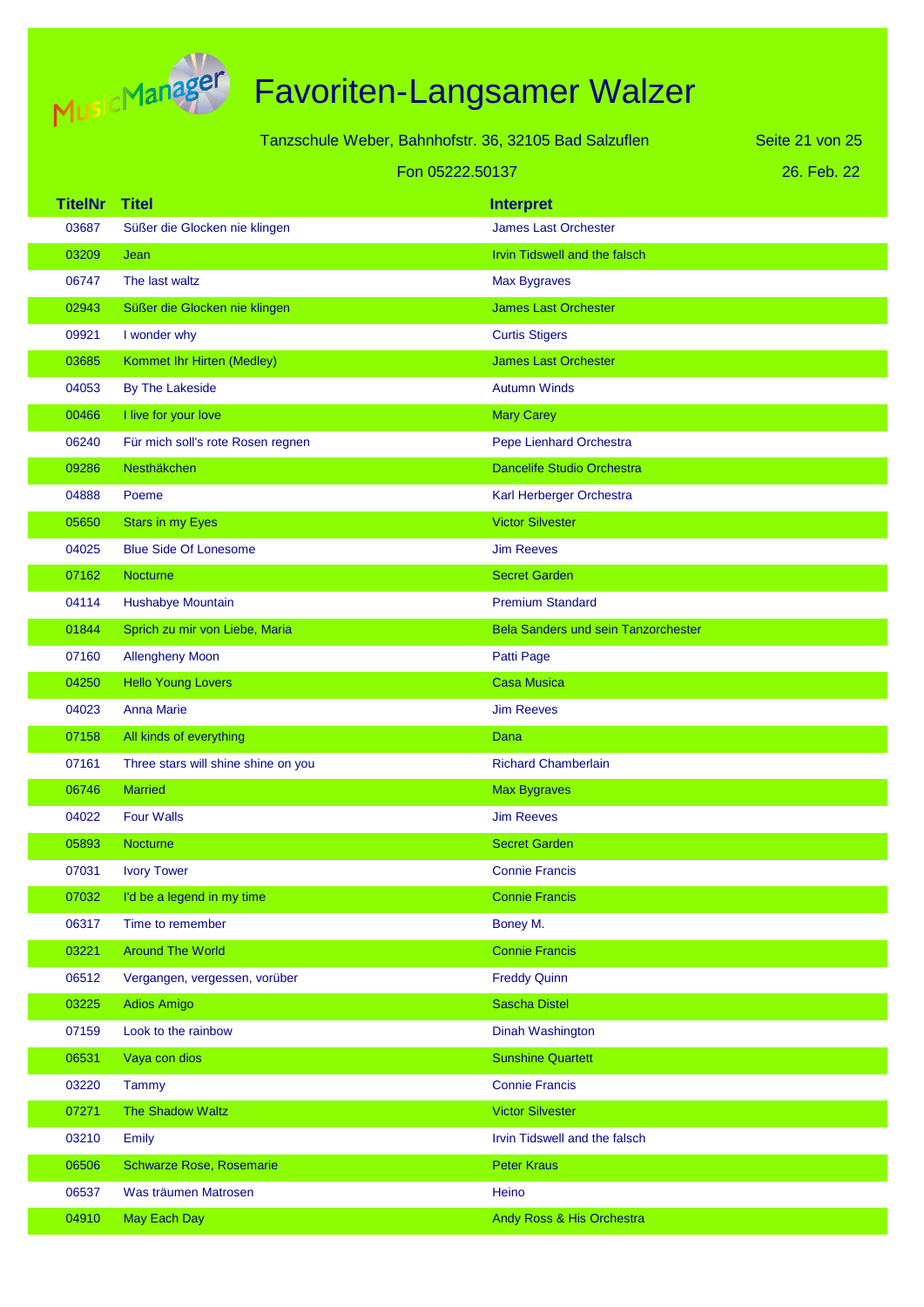

|                |                                 | Tanzschule Weber, Bahnhofstr. 36, 32105 Bad Salzuflen | Seite 22 von 25 |
|----------------|---------------------------------|-------------------------------------------------------|-----------------|
|                | Fon 05222.50137                 |                                                       | 26. Feb. 22     |
| <b>TitelNr</b> | <b>Titel</b>                    | <b>Interpret</b>                                      |                 |
| 15186          | The Almighty                    | Ponte Blu                                             |                 |
| 05878          | <b>Wunderbare Frau</b>          | In Flagranti Tanzkapelle                              |                 |
| 05651          | <b>Lovely Lady</b>              | <b>Victor Silvester</b>                               |                 |
| 05804          | <b>Nothing Can Last Forever</b> | Victor Silvester Jnr. & Andy Ross Orchestras          |                 |
| 02917          | The Night Before Christmas      | Amy Grant                                             |                 |
| 07166          | <b>Passing Strangers</b>        | Sarah Vaughan                                         |                 |
| 02899          | <b>Three Times A Lady</b>       | <b>Commodores</b>                                     |                 |
| 02735          | <b>Conquest of Paradise</b>     | <b>Free the Spirit</b>                                |                 |
| 05786          | <b>Every Day</b>                | Slade                                                 |                 |
| 04653          | <b>Rhythm Only</b>              | <b>Ambros Seelos</b>                                  |                 |
| 04427          | <b>The Confession</b>           | Prandi's Dance Orchestra                              |                 |
| 03173          | Tenderly                        | Ken Turner & His Orchestra                            |                 |
| 07048          | In my dreams                    | <b>Chase The Music</b>                                |                 |
| 07250          | Vivere per vivere               | Prandi's Dance Orchestra                              |                 |
| 08042          | Photographs                     | <b>CasaPhon</b>                                       |                 |
| 12544          | If you don't know me by now     | <b>Simply Red</b>                                     |                 |
| 08355          | With you I'm born again         | Dancelife Studio Orchestra                            |                 |
| 08797          | <b>Andante Cantabile</b>        | <b>Al Stratton Ensemble</b>                           |                 |
| 02558          | You are so beautiful            | Markus Schöffl                                        |                 |
| 14595          | <b>Jar Of Hearts</b>            | <b>Orchestra Alec Medina</b>                          |                 |
| 09425          | Under the bridges of Paris      | Dancelife Studio Orchestra                            |                 |
| 07333          | Non ti scodar di me             | L.M. Project                                          |                 |
| 09235          | The last waltz                  | <b>Max Bygraves</b>                                   |                 |
| 07804          | Somewhere in time               | Dancelife Studio Orchestra                            |                 |
| 09888          | Deer hunter                     | <b>Carl Nelke Company</b>                             |                 |
| 09143          | Gymnopedie Nr. 3                | <b>John Williams</b>                                  |                 |
| 13332          | Unforgettable                   | Greger, Max - Tanzen '93                              |                 |
| 07881          | Hear my prayer                  | <b>Casa Musica</b>                                    |                 |
| 01120          | The Way We Were                 | <b>Klaus Hallen</b>                                   |                 |
| 08554          | <b>Irish Green</b>              | <b>Günter Noris</b>                                   |                 |
| 08427          | Love letters                    | The Ray Hamilton Ballroom Orchestra                   |                 |
| 08795          | Passione                        | Caterina Zapponi                                      |                 |
| 09712          | Love Ain't Here Anymore         | <b>Take That</b>                                      |                 |
| 07643          | Canzone di Marinella            | <b>Blue Angels</b>                                    |                 |
| 13039          | If time is all I have           | <b>James Blunt</b>                                    |                 |
| 09020          | Credi in te                     | <b>Patrizio Buanne</b>                                |                 |
| 09145          | <b>The Sicilian</b>             | Lara St.John                                          |                 |
| 08502          | Schneewittchen-Waltz            | <b>Günter Noris</b>                                   |                 |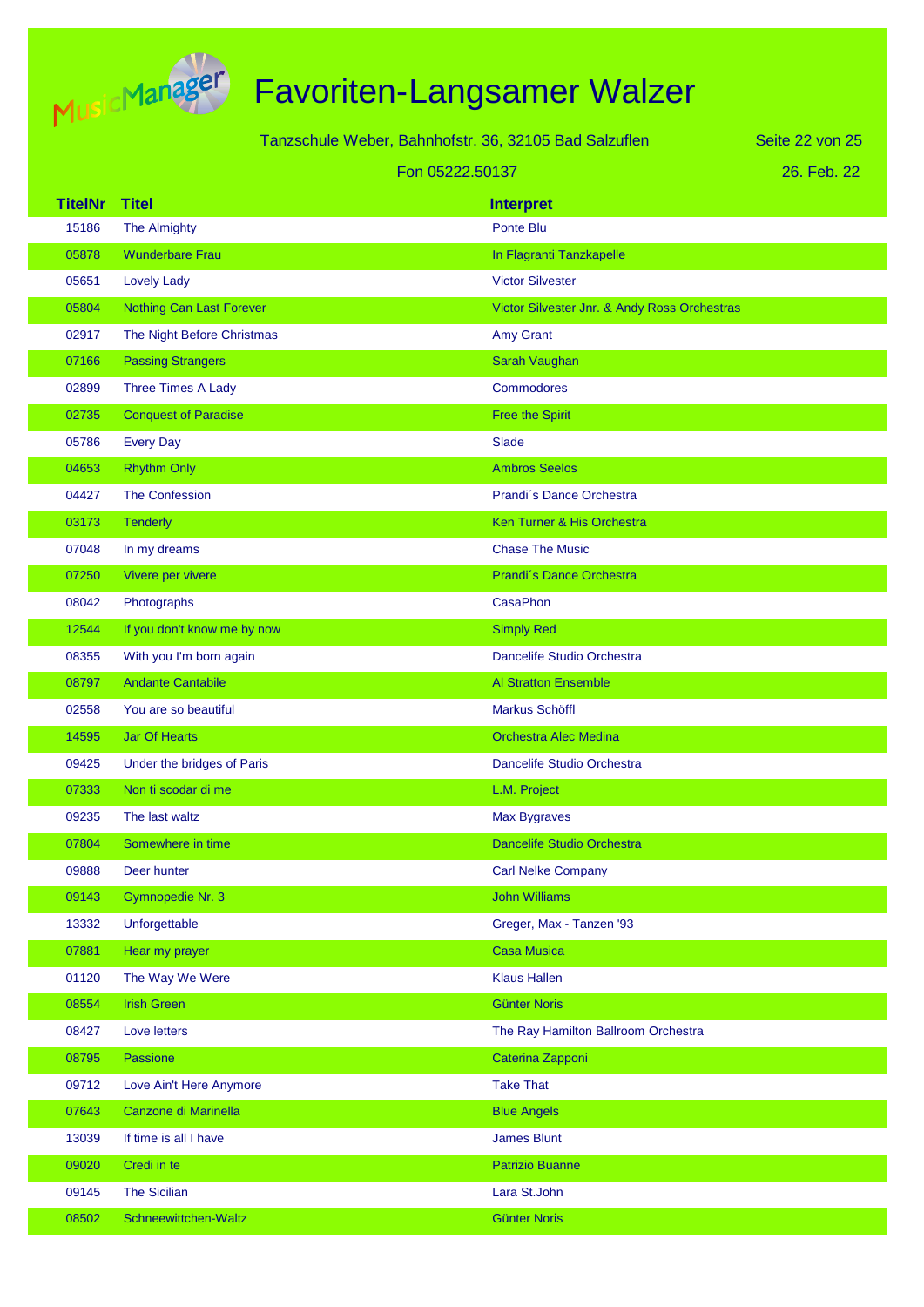

| Tanzschule Weber, Bahnhofstr. 36, 32105 Bad Salzuflen |                                     |                                                           | Seite 23 von 25 |
|-------------------------------------------------------|-------------------------------------|-----------------------------------------------------------|-----------------|
|                                                       | Fon 05222.50137                     |                                                           | 26. Feb. 22     |
| <b>TitelNr</b>                                        | <b>Titel</b>                        | <b>Interpret</b>                                          |                 |
| 07880                                                 | May it be                           | <b>Casa Musica</b>                                        |                 |
| 08604                                                 | With you I am born again            | <b>Henry Dolan</b>                                        |                 |
| 10232                                                 | Come back to Sorrento               | <b>Ross Mitchell</b>                                      |                 |
| 10233                                                 | Watching the night                  | <b>Ross Mitchell</b>                                      |                 |
| 14248                                                 | <b>Hinter Der Sehnsucht</b>         | <b>Monika Martin</b>                                      |                 |
| 13646                                                 | <b>Open Arms</b>                    | Lee Lessack, Brian Lane Green                             |                 |
| 09118                                                 | Two socks at play                   | John Barry Orchestra                                      |                 |
| 11770                                                 | Pretty paper                        | <b>Roy Orbison</b>                                        |                 |
| 13643                                                 | <b>Going Home</b>                   | <b>Mary Fahl</b>                                          |                 |
| 09144                                                 | Requiem für einen Engel             | <b>Björn Casapietra</b>                                   |                 |
| 07767                                                 | Didn't we                           | Prandi's Dance Orchestra                                  |                 |
| 07901                                                 | <b>Morning Song</b>                 | <b>Casa Musica</b>                                        |                 |
| 07771                                                 | Boy on a dolphin                    | Prandi's Dance Orchestra                                  |                 |
| 08569                                                 | The Carter Family                   | <b>Dancelife Studio Orchestra</b>                         |                 |
| 09912                                                 | <b>Il Gladiatore</b>                | <b>Russell Watson</b>                                     |                 |
| 12156                                                 | Wir wollen niemals auseinandergehen | Heidi Brühl                                               |                 |
| 07769                                                 | From Russia with love               | Prandi's Dance Orchestra                                  |                 |
| 09045                                                 | Dear heart                          | <b>Andy Williams</b>                                      |                 |
| 11327                                                 | Run to you                          | <b>Klaus Hallen</b>                                       |                 |
| 08794                                                 | Androgyne                           | Amore all'armonia                                         |                 |
| 09891                                                 | <b>True love</b>                    | <b>Carl Nelke Company</b>                                 |                 |
| 09050                                                 | Charade                             | <b>Andy Williams</b>                                      |                 |
| 10670                                                 | My cherie                           | <b>Al Martino</b>                                         |                 |
| 08546                                                 | I never loved a man                 | Dancelife Studio Orchestra                                |                 |
| 09223                                                 | <b>Edelweiss</b>                    | <b>Max Bygraves</b>                                       |                 |
| 08602                                                 | Theme from "Spartacus"              | <b>Adam Pierce Trio</b>                                   |                 |
| 15233                                                 | <b>Diretto</b>                      | Ponte Blu                                                 |                 |
| 15235                                                 | A Wonderful Song                    | <b>Anne Becker</b>                                        |                 |
| 15268                                                 | Valse De La Luz                     | <b>Fusione Elevata</b>                                    |                 |
| 12972                                                 | Pastorale                           | <b>Secret Garden</b>                                      |                 |
| 08059                                                 | Poverty                             | <b>Hollywood Movie Strings</b>                            |                 |
| 12975                                                 | Papillion                           | <b>Secret Garden</b>                                      |                 |
| 08043                                                 | The Fool                            | Artisti Vari                                              |                 |
| 04042                                                 | <b>Someone Is Standing Outside</b>  | <b>Dancelife Studio Orchestra</b>                         |                 |
| 08041                                                 | <b>Brothers</b>                     | Artisti Vari                                              |                 |
| 10789                                                 | To love again/One kiss              | <b>Claude Blouin</b>                                      |                 |
| 15229                                                 | <b>Sky</b>                          | <b>Chris Drave</b>                                        |                 |
| 10600                                                 | Ramona                              | Alfred Hausse Orchestra, Tony Anderson Ballroom Orchestra |                 |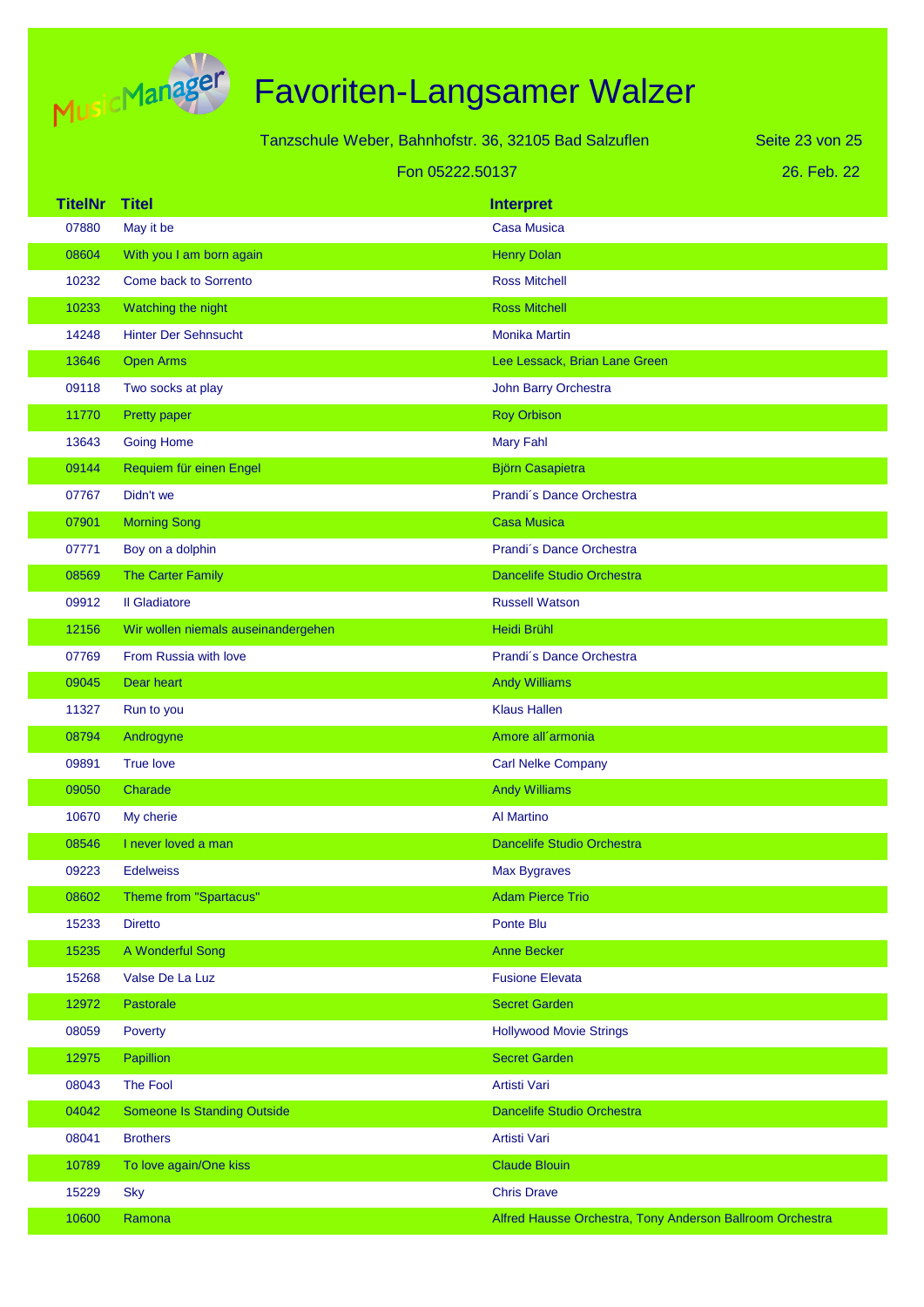

|                |                                       | Tanzschule Weber, Bahnhofstr. 36, 32105 Bad Salzuflen | Seite 24 von 25 |
|----------------|---------------------------------------|-------------------------------------------------------|-----------------|
|                |                                       | Fon 05222.50137                                       | 26. Feb. 22     |
| <b>TitelNr</b> | <b>Titel</b>                          | <b>Interpret</b>                                      |                 |
| 13334          | Coloradowaltz                         | Greger, Max - Tanzen '93                              |                 |
| 14658          | All The Way Home                      | <b>Peter Douglas</b>                                  |                 |
| 13354          | Two Socks At Play                     | <b>Klaus Hallen Tanzorchester</b>                     |                 |
| 07803          | My sweet Catherine                    | <b>Dancelife Studio Orchestra</b>                     |                 |
| 13895          | Are you lonesome tonight              | <b>Helmut Lotti</b>                                   |                 |
| 15275          | <b>The Violin</b>                     | <b>Chris Drave</b>                                    |                 |
| 15274          | <b>Ich Vermiss Dich</b>               | <b>Silke Heller</b>                                   |                 |
| 15272          | <b>Dos Palabras</b>                   | <b>Oscar Benito</b>                                   |                 |
| 15234          | True Love Isn't Blind                 | <b>Silke Heller</b>                                   |                 |
| 14699          | I see You                             | <b>Vio Friedmann</b>                                  |                 |
| 15283          | <b>Stillness</b>                      | <b>Thomas Heitmann</b>                                |                 |
| 09442          | Una furtiva lacrima                   | <b>Dancelife Studio Orchestra</b>                     |                 |
| 15230          | In The Dark                           | Nina Bäumchen                                         |                 |
| 08411          | <b>Irish Sailor</b>                   | The Ray Hamilton Ballroom Orchestra                   |                 |
| 15231          | Inbound                               | <b>Jonathan Eicker</b>                                |                 |
| 15277          | <b>Storm</b>                          | <b>Fusione Elevata</b>                                |                 |
| 15182          | <b>Isle Of Man</b>                    | <b>Amethyst Argentum</b>                              |                 |
| 15284          | Be Blessed - Reprise                  | <b>Amethyst Argentum</b>                              |                 |
| 09889          | Let me stay                           | <b>Carl Nelke Company</b>                             |                 |
| 13125          | Komm Leg Deinen Arm Um Mich           | Peter Thomas, Esther Ofraim                           |                 |
| 15266          | In The Night                          | Lorenzo Londra                                        |                 |
| 15232          | You're Gone                           | <b>Karen König</b>                                    |                 |
| 09918          | <b>Conquest of Paradise</b>           | Vangelis                                              |                 |
| 10234          | My foolish heart                      | <b>Ross Mitchell</b>                                  |                 |
| 10345          | <b>Moon River</b>                     | <b>Andy Williams</b>                                  |                 |
| 10346          | Dear heart                            | <b>Andy Williams</b>                                  |                 |
| 14700          | Written in the Stars                  | Vio Friedmann                                         |                 |
| 08121          | Someday I'll Meet You Again           | <b>Josephine Bradley</b>                              |                 |
| 10579          | <b>Adiemus</b>                        | <b>Adiemus</b>                                        |                 |
| 08118          | The Waltz of My Heart                 | <b>Josephine Bradley</b>                              |                 |
| 08080          | Last Tango in Paris                   | <b>Ralph Herrnkind</b>                                |                 |
| 09121          | <b>Molly Maguires</b>                 | Henri Mancini & His Orchestra                         |                 |
| 07768          | Sunrise sunset                        | Prandi's Dance Orchestra                              |                 |
| 15279          | Manchmal                              | Nina Bäumchen                                         |                 |
| 15280          | Kann Nicht Schlafen (Opening 40 Sek.) | <b>Timo Zwarg</b>                                     |                 |
| 07879          | Behind the day                        | <b>Casa Musica</b>                                    |                 |
| 07902          | Pastorale                             | <b>Casa Musica</b>                                    |                 |
| 09124          | The vision                            | <b>Andy Williams</b>                                  |                 |